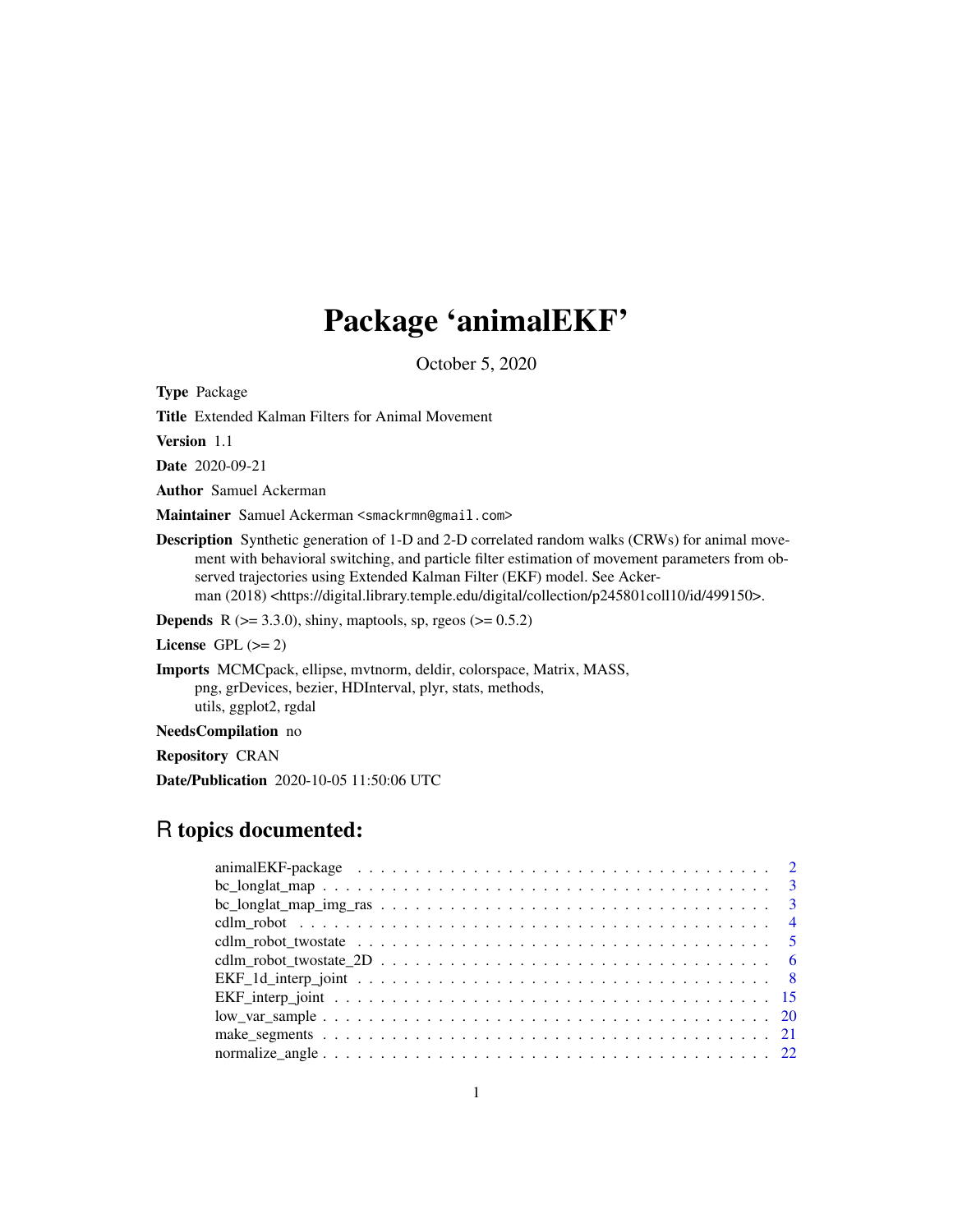<span id="page-1-0"></span>

#### **Index** [35](#page-34-0)

animalEKF-package *Extended Kalman Filters for Animal Movement*

## Description

Synthetic generation of 1-D and 2-D correlated random walks (CRWs) for animal movement with behavioral switching, and particle filter estimation of movement parameters from observed trajectories using Extended Kalman Filter (EKF) model. See Ackerman (2018) <https://digital.library.temple.edu/digital/collection/p245801coll10/id/499150>.

## **Note**

I am indebted to Dr. Mario Espinoza and co-authors for providing the shark observation data that inspired this work, and for allowing it to be included in this package. I am especially grateful to Dr. Espinoza for many discussions regarding the nuances of modeling animal movement, particularly for suggesting the idea of behavioral switching models.

I am grateful to my doctoral thesis advisors, Dr. Marc Sobel, Dr. Richard Heiberger, and Dr. Mike O'Connor for supervising my research in this topic. I am particularly grateful to Dr. Heiberger for his many hours in advising me on package design and on the shiny simulations in this package.

#### References

Ackerman, Samuel. "A Probabilistic Characterization of Shark Movement Using Location Tracking Data." Temple University doctoral thesis, 2018. [https://digital.library.temple.edu/](https://digital.library.temple.edu/digital/collection/p245801coll10/id/499150) [digital/collection/p245801coll10/id/499150](https://digital.library.temple.edu/digital/collection/p245801coll10/id/499150)

Carvalho, Carlos M., Johannes, Michael S., Lopes, Hedibert F., and Nicholas G. Polson. "Particle Learning and Smoothing." Statistical Science, 2010.

Espinoza, Mario, Farrugia, Thomas J., Lowe, Christopher G. "Habitat Use, Movements and Site Fidelity of the Gray Smooth-Hound Shark in a Newly Restored Southern California Estuary." Journal of Experimental Marine Biology and Ecology, 2011.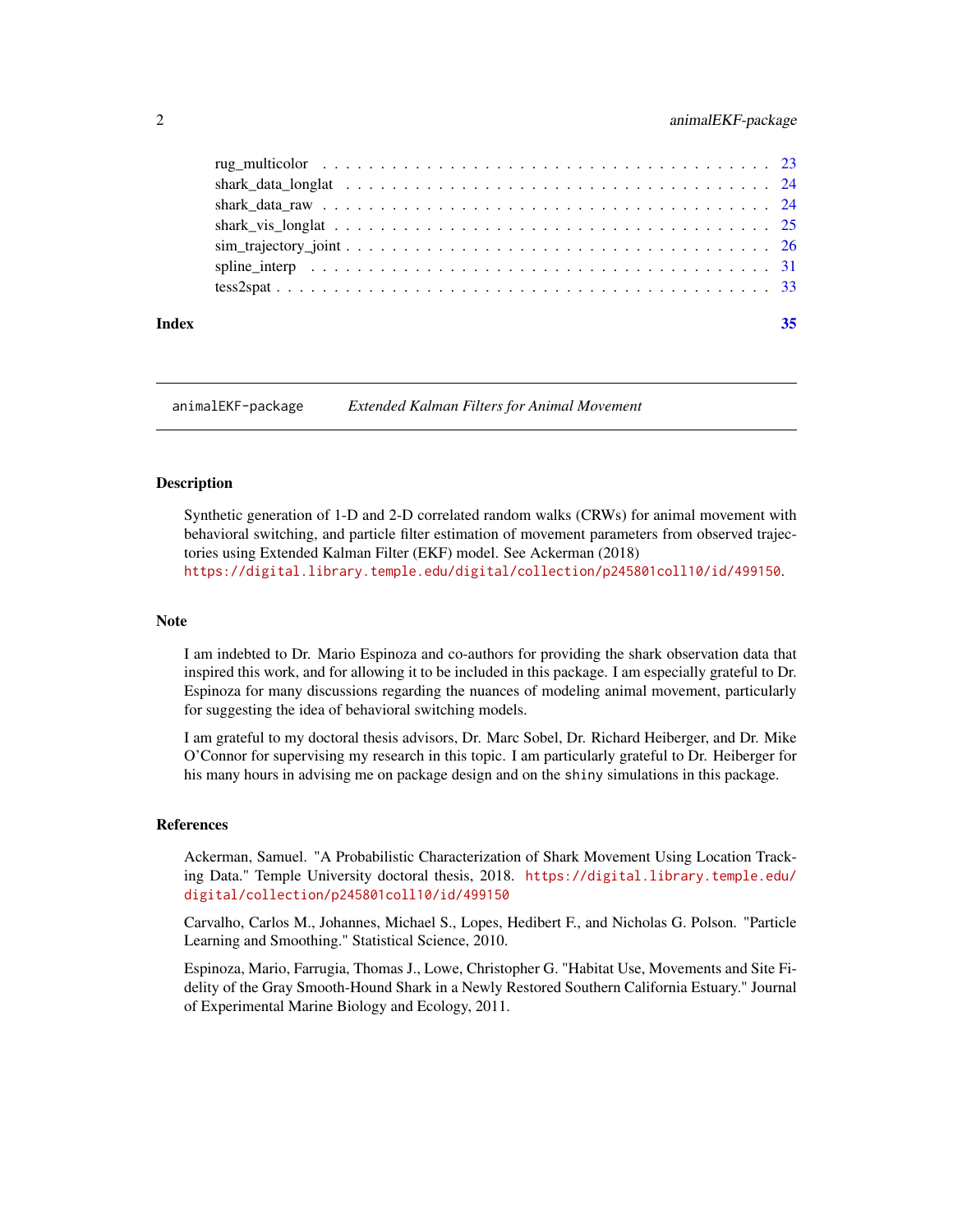<span id="page-2-0"></span>

#### Description

Image of Bolsa Chica for use with [shark\\_vis\\_longlat](#page-24-1)

#### Usage

data(bc\_longlat\_map)

#### Format

The format is: List of 8 \$ lat.center: Named num 33.7 ..- attr(\*, "names")= chr "lat" \$ lon.center: Named num  $-118$  ... attr(\*, "names")= chr "lon" \$ zoom : num 15 \$ myTile : num [1:640, 1:640, 1:4] 0.639 0.639 0.639 0.639 0.639 ... \$ BBOX :List of 2 ..\$ ll: num [1, 1:2] 33.7 -118.1 .. ..- attr(\*, "dimnames")=List of 2 .. .. ..\$ : NULL .. .. ..\$ : chr [1:2] "lat" "lon" ..\$ ur: num [1, 1:2] 33.7 -118 .. ..- attr(\*, "dimnames")=List of 2 .. .. ..\$ : NULL .. .. ..\$ : chr [1:2] "lat" "lon" \$ url : chr "google" \$ size : num [1:2] 640 640 \$ SCALE : num 1 - attr(\*, "class")= chr "staticMap"

## Source

Google Maps.

bc\_longlat\_map\_img\_ras

*Raster image of Bolsa Chica for use with* [shark\\_vis\\_longlat](#page-24-1)

## Description

Raster image of Bolsa Chica for use with [shark\\_vis\\_longlat](#page-24-1)

## Usage

```
data("bc_longlat_map_img_ras")
```
## Format

The format is: 'raster' chr [1:640, 1:640] "#A3CCFFFF" "#A3CCFFFF" "#A3CCFFFF" ...

#### Source

Google Maps.

#### Examples

data(bc\_longlat\_map\_img\_ras)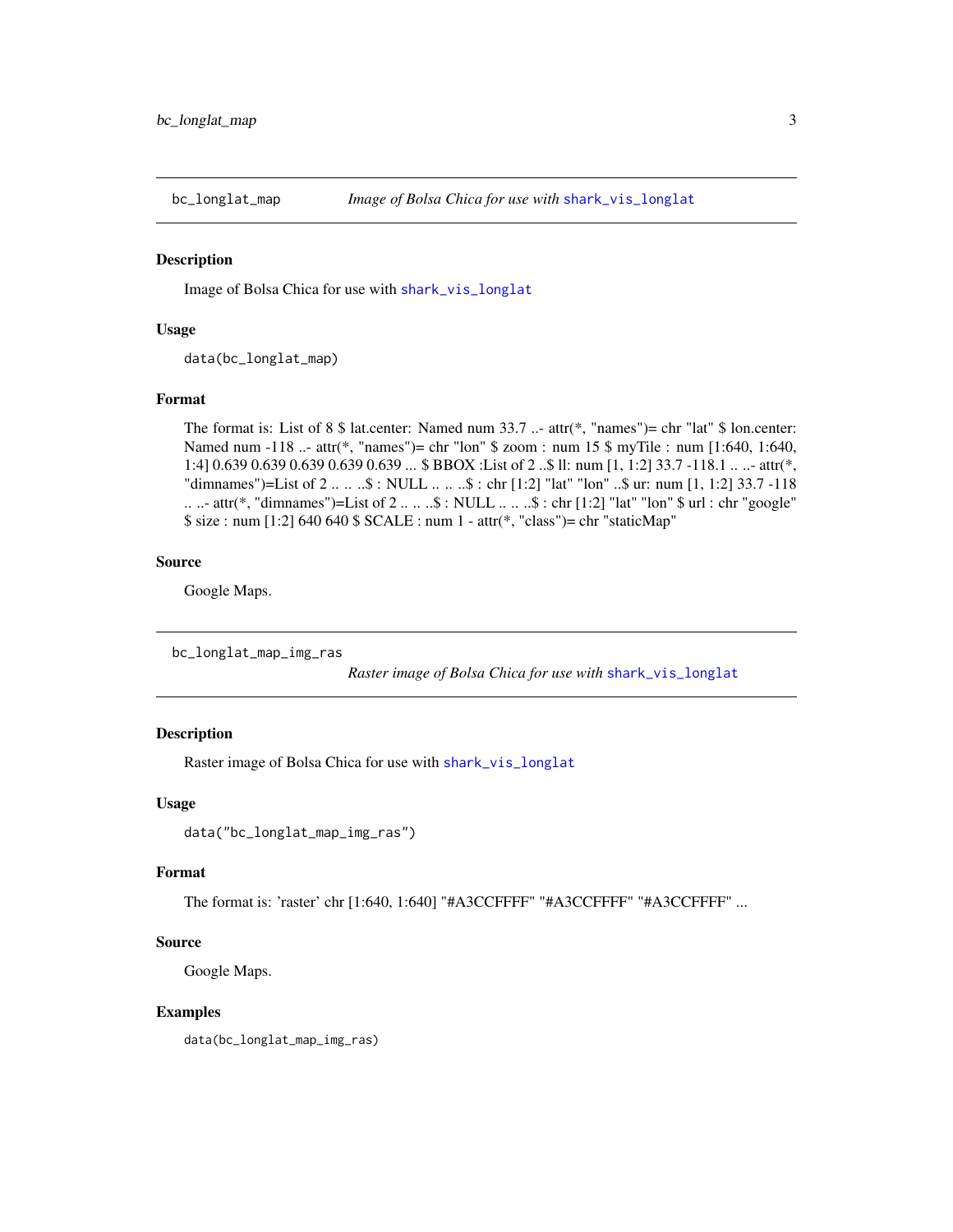<span id="page-3-0"></span>

#### Description

Shiny app for 1D simulation of robot movement with CDLM.

#### Usage

cdlm\_robot()

#### Details

This shiny app illustrates a 1-D robot movement model. Here, T ("maximum number of iterations") steps are simulated for a robot moving along a 1-D line. Each of the T steps represents a length of time represented by "time step (sec)" seconds; the longer the interval, the more location uncertainty there is between steps. At each step, the robot moves with velocity  $(v_t)$  modeled by a normal distribution with mean alpha ("unknown true mean of velocity") and variance "known true variance." For simplicity, we will only attempt to model the mean velocity while sequentially observing only the locations, since we assume the variance is known. The particle filter learns the movement parameters through N ("number of particles") particles, or independent simulations. At each point in time, the filter simulates N draws of the velocity from the prior distribution, a normal distribution with mean mu ("prior mean on velocity mean") and variance sigma ("prior variance on velocity mean"). These distributions are shown in color panel 1. Ideally, over time the colored distributions should converge to the true one (thick black curve).

Panel 1 shows the particles' distributions of the velocities. Ideally the means of these distributions should converge to the true value (vertical line). Note: this simulation works best if the distribution of true velocity is either clearly negative or positive. If the distribution straddles v  $t=0$  with significant probability, movement will be more difficult to visualize. In the above case, the location should be the one more in the direction of the sign of velocity (i.e. if velocity distribution >0, then the robot should be consistently moving to the right).

Panel 2 shows each particle's prediction of the location (black dot) and the 95% confidence interval of this prediction (width of colored rectangle). The true observed location and the previous one are the two dashed vertical lines. Particles whose dots fall closer to the vertical line have better prediction.

Panel 3 shows the weights of the particles as calculated by the closeness of their location prediction to the true one. Closer particles in panel 2 should have higher weights (the colors correspond).

Panel 4 shows the predictions and confidence intervals of particles being resampled by their weights (with replacement). More of the predictions should be closer to the truth here than in panel 2.

Panel 5 shows convergence over time of the means of the particle distributions of velocity (panel 1) to the true value (vertical dashed line). Ideally these should converge to the true value.

Panel 6 shows the history of predicted locations over time, by vertical lines representing each particle's predictions. Ideally the particle predictions should both converge to the observed locations and should also be grouped closer together, as the estimated velocity distribution standard deviation decreases.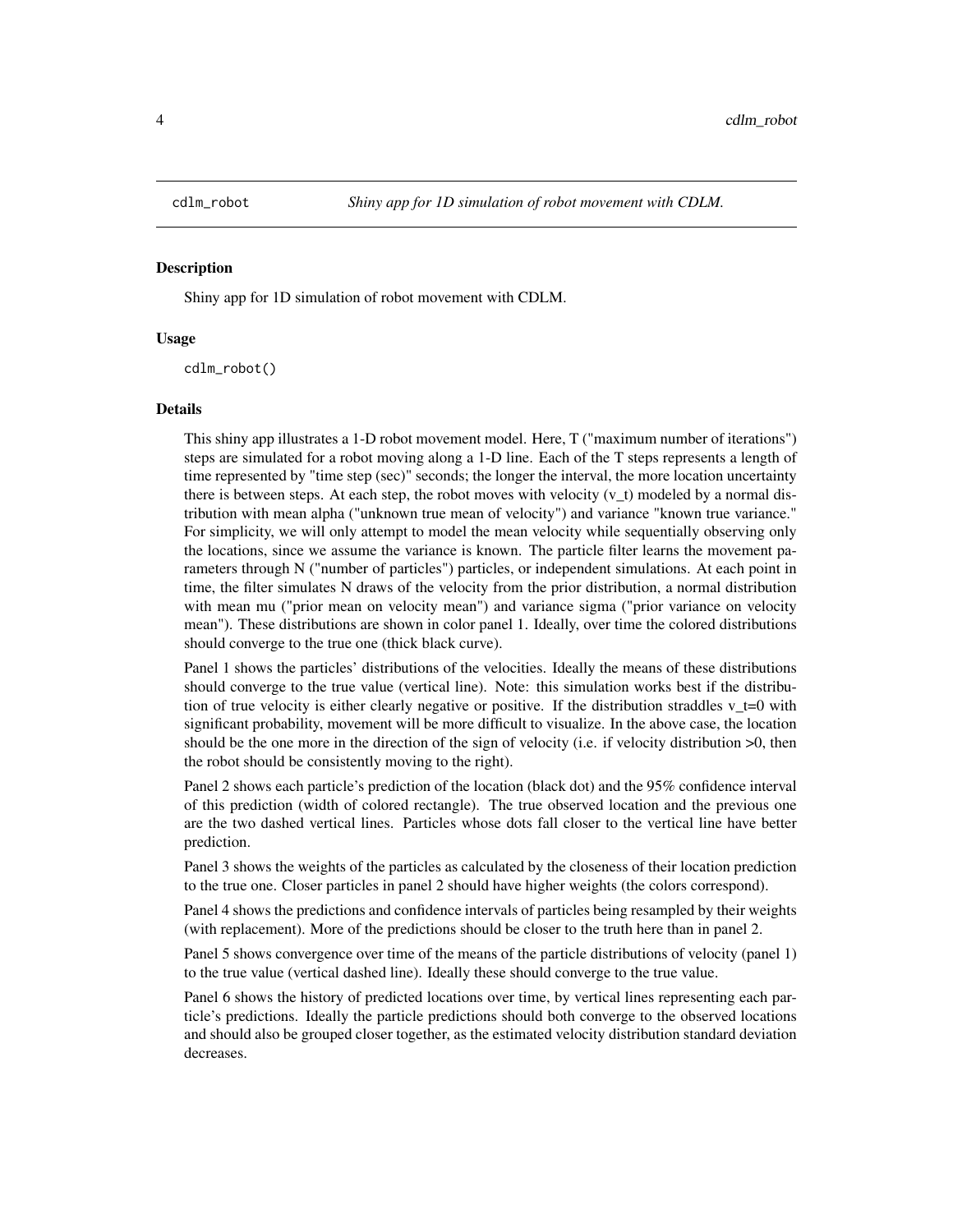## <span id="page-4-0"></span>cdlm\_robot\_twostate 5

The particle filter models the true value of location and the true velocity. It is reasonable to assume that these are independent, which is why the covariance matrices given are diagonal.

#### **Note**

Video explanation of simulation applet by author: [https://youtu.be/iVG\\_bCU0jCA](https://youtu.be/iVG_bCU0jCA)

## References

Ackerman, Samuel. "A Probabilistic Characterization of Shark Movement Using Location Tracking Data." Temple University doctoral thesis, 2018. [https://digital.library.temple.edu/](https://digital.library.temple.edu/digital/collection/p245801coll10/id/499150) [digital/collection/p245801coll10/id/499150](https://digital.library.temple.edu/digital/collection/p245801coll10/id/499150)

Carvalho, Carlos M., Johannes, Michael S., Lopes, Hedibert F., and Nicholas G. Polson. "Particle learning and smoothing." Statistical Science, 2010.

cdlm\_robot\_twostate *Shiny app for simulation of 1D robot movement with CDLM and two states.*

#### **Description**

Shiny app for simulation of 1D robot movement with CDLM and two states.

### Usage

```
cdlm_robot_twostate()
```
#### Details

See cdlm\_robot for explanation of the basic concepts. This function is similar except there are two behavioral states (1 and 2, "slow"/"fast") to model, as well as the switching probabilities between them.

The means of the velocities of the two behaviors are simulated by a normal distribution with two means alpha ("unknown true mean of velocity", types 1 and 2). The variance in each case is the same and known, as before. The prior means and variances of the velocities are assigned as before.

The transition probabilities between the behaviors are given by "transition probability between type 1 and 2" and "2 and 1". If box "are transition probabilities known?" is checked, then they are known. Otherwise, the transition probabilities will be estimated by a Dirichlet prior (vector "Dirichlet prior values" of form  $1-1$ ,  $1-2$ ,  $2-1$ ,  $2-2$  of positive numbers, which should roughly correspond to the true probabilities in ratio). Note that the predictions in this simulation are unlikely to be as good as in the prior 1-D example since there are more parameters to learn and only a limited number of timesteps or particles.

Panel 1 shows the particles' distributions of the velocities for each behavior. This simulation works best if the distributions are well-separated.

Panel 2 shows the location predictions for each behavior. The black dot indicates the mean predicted location, and the rectangle width is the width of the 95% confidence interval. The rectangle for behavior 1 is solid, for behavior 2 it has crosshatches.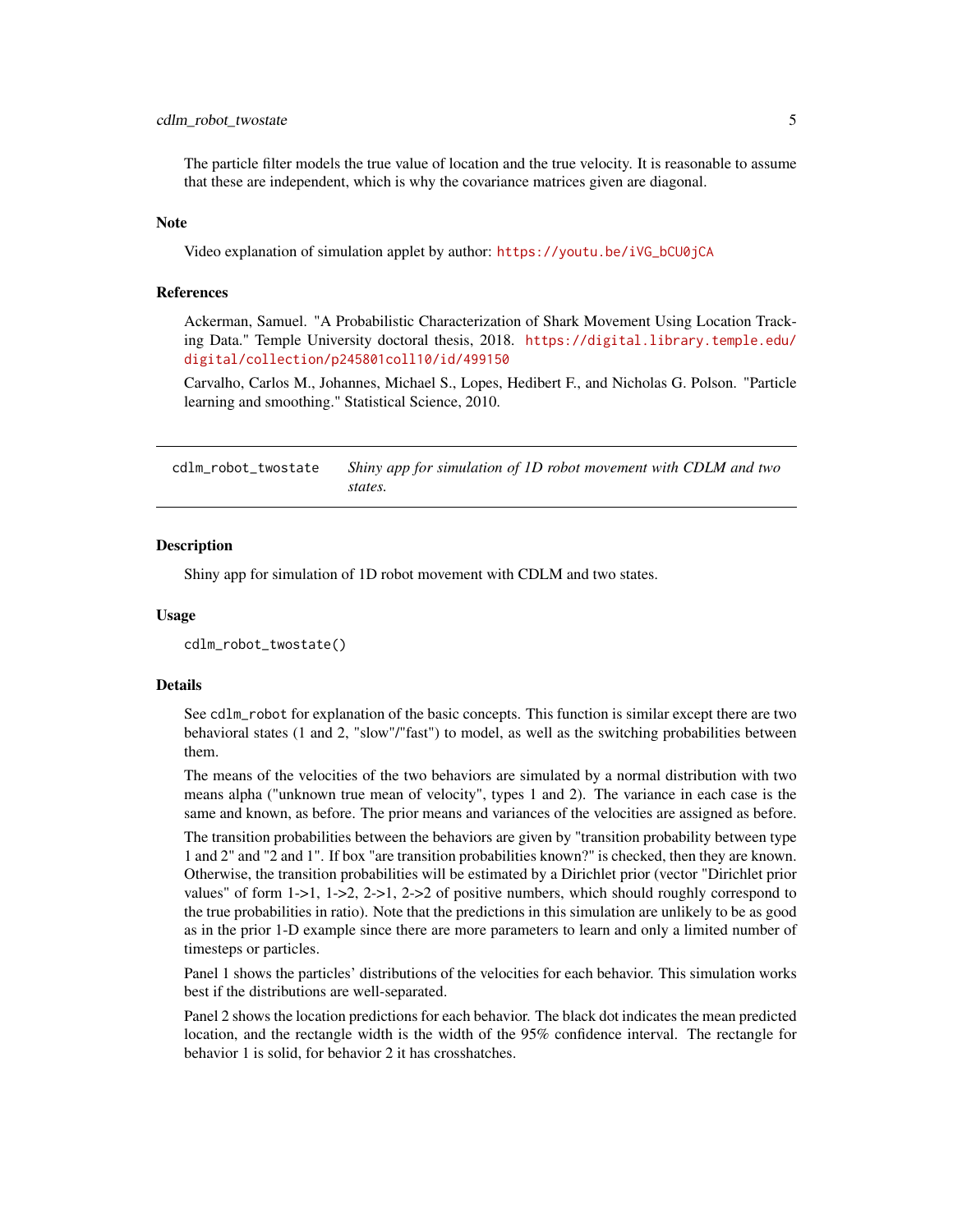<span id="page-5-0"></span>Panel 3 shows the overall resampling weights for the particles, as well as the behavior-conditional ones. The higher the behavior-conditional weight bar is, the better the particle's prediction at that behavior matches what was observed. The overall weight (top row) is the average of the conditional weight values, weighted by the transition probability into that behavior.

Panel 4 shows the resampled particles, along with their prediction of location and behavior type. Ideally, the resampled rectangles should be centered around the observed point. It is not necessarily true that the resampled (most likely) rectangles will be the narrowest, since the likelihood of the behavior predicting the observed location is a combination of both the density of that location at the prediction distribution (closeness to the center), as well as the likelihood (transition probability) of having that behavior, given the previous one. In panel 4, the particle predictions are shown one at a time as that particle is resampled; the weight bar in panel 3 should be in bold as that particle is selected.

Panel 5 shows convergence over time of the means of the particle distributions of velocity (panel 1) to the true value (vertical dashed line). Ideally these should converge to the true value.

Panel 6 shows the history of predicted locations over time, by vertical lines representing each particle's predictions. Ideally the particle predictions should both converge to the observed locations and should also be grouped closer together, as the estimated velocity distribution standard deviation decreases.

Panel 7 shows the estimated distributions of the behavior switching probabilities (if they are not known). The true probabilities are shown by a vertical line, and ideally the mean of the estimated distribution should be around there.

Panel 8 shows the accuracy of particle predictions of the behavior. The color (1=black, 2=gray) is the true behavior type, and the height of the bar is the fraction of particles correctly predicting it. Ideally, all bars should be high.

## **Note**

Video explanation of simulation applet by author: <https://youtu.be/4XR8eB89z7E>

## References

Ackerman, Samuel. "A Probabilistic Characterization of Shark Movement Using Location Tracking Data." Temple University doctoral thesis, 2018. [https://digital.library.temple.edu/](https://digital.library.temple.edu/digital/collection/p245801coll10/id/499150) [digital/collection/p245801coll10/id/499150](https://digital.library.temple.edu/digital/collection/p245801coll10/id/499150)

Carvalho, Carlos M., Johannes, Michael S., Lopes, Hedibert F., and Nicholas G. Polson. "Particle learning and smoothing." Statistical Science, 2010.

cdlm\_robot\_twostate\_2D

*Shiny app for simulation of 2D robot movement with CDLM and two states.*

## **Description**

Shiny app for simulation of 2D robot movement with CDLM and two states.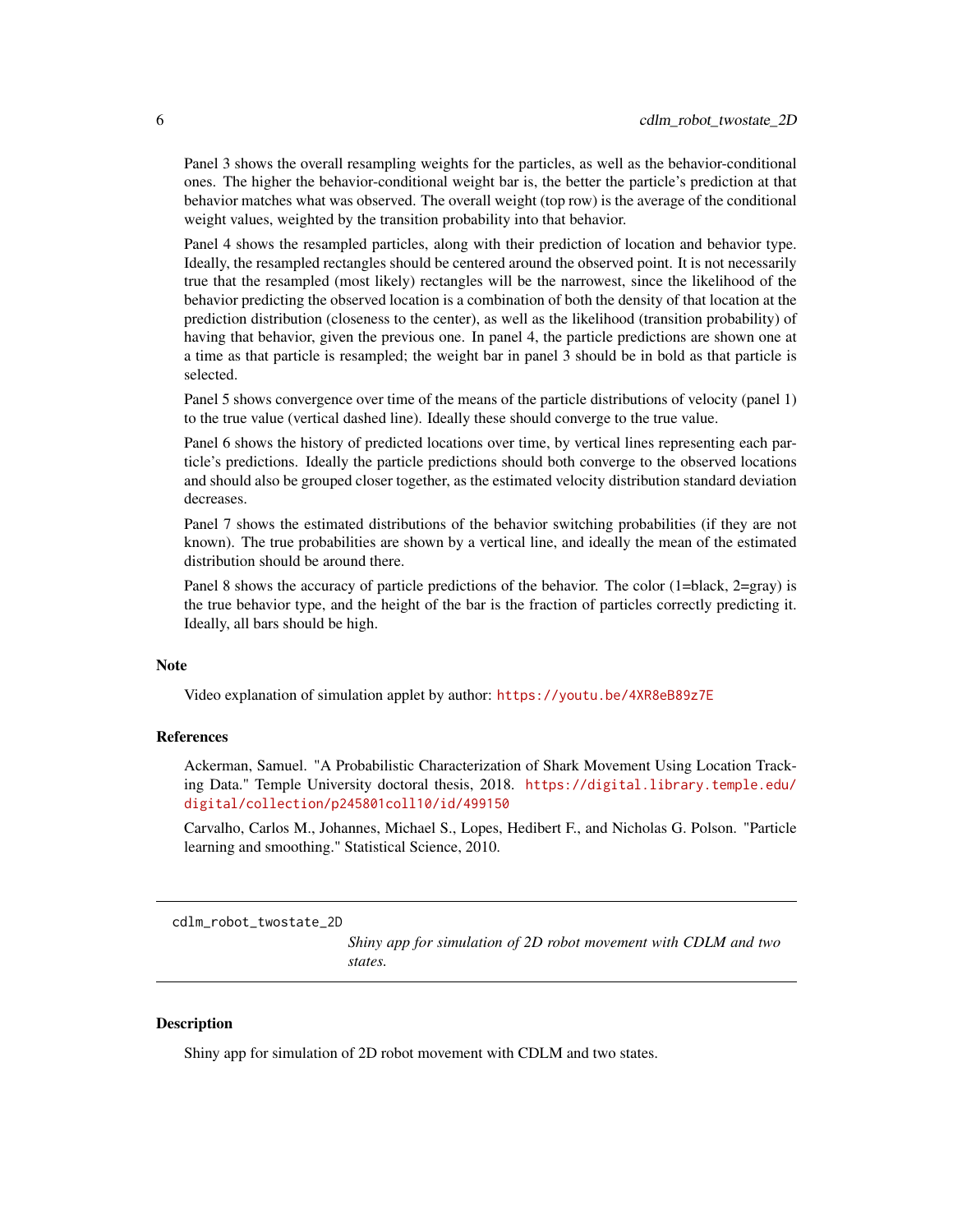## Usage

cdlm\_robot\_twostate\_2D()

## **Details**

See cdlm\_robot and cdlm\_robot\_twostate for explanation of the basic concepts. This function simulates a 2-D moving robot with two behavioral states (1 and 2, "slow"/"fast") to model, as well as the switching probabilities between them.

The means of the log-speeds of the two behaviors are simulated by a normal distribution with two means alpha ("unknown true mean of log-speed", types 1 and 2). The variance in each case is the same and known, as before. The prior means and variances of the velocities are assigned as before.

The transition probabilities between the behaviors are given by "transition probability between type 1 and 2" and "2 and 1". If box "are transition probabilities known?" is checked, then they are known. Otherwise, the transition probabilities will be estimated by a Dirichlet prior (vector "Dirichlet prior values" of form  $1-1$ ,  $1-2$ ,  $2-1$ ,  $2-2$  of positive numbers, which should roughly correspond to the true probabilities in ratio). Note that the predictions in this simulation are unlikely to be as good as in the prior 1-D example since there are more parameters to learn and only a limited number of timesteps or particles.

Panel 1 shows the particles' distributions of the log-speed for each behavior. This simulation works best if the distributions are well-separated.

Panel 2 shows the location predictions (center with confidence ellipse, either solid or dashed by behavior type)

Panel 3 shows the overall resampling weights for the particles, as well as the behavior-conditional ones. The higher the behavior-conditional weight bar is, the better the particle's prediction at that behavior matches what was observed. The overall weight (top row) is the average of the conditional weight values, weighted by the transition probability into that behavior.

Panel 4 shows the resampled particles, along with their prediction of location and behavior type. Ideally, the resampled ellipses should be centered around the observed point. It is not necessarily true that the resampled (most likely) ellipses will be the smallest, since the likelihood of the behavior predicting the observed location is a combination of both the density of that location at the ellipse, as well as the likelihood (transition probability) of having that behavior, given the previous one. In panel 4, the particle predictions are shown one at a time as that particle is resampled; the weight bar in panel 3 should be in bold as that particle is selected.

Panel 5 shows convergence over time of the means of the particle distributions of log-speed (panel 1) to the true value (vertical dashed line). Ideally these should converge to the true value.

Panel 6 shows the history of predicted locations over time in terms of a spatial density plot (grayscale shading). Ideally, these should concentrate around the red overlaid trajectory of observed locations.

Panel 7 shows the estimated distributions of the behavior switching probabilities (if they are not known). The true probabilities are shown by a vertical line, and ideally the mean of the estimated distribution should be around there.

Panel 8 shows the accuracy of particle predictions of the behavior. The color (1=black, 2=gray) is the true behavior type, and the height of the bar is the fraction of particles correctly predicting it. Ideally, all bars should be high.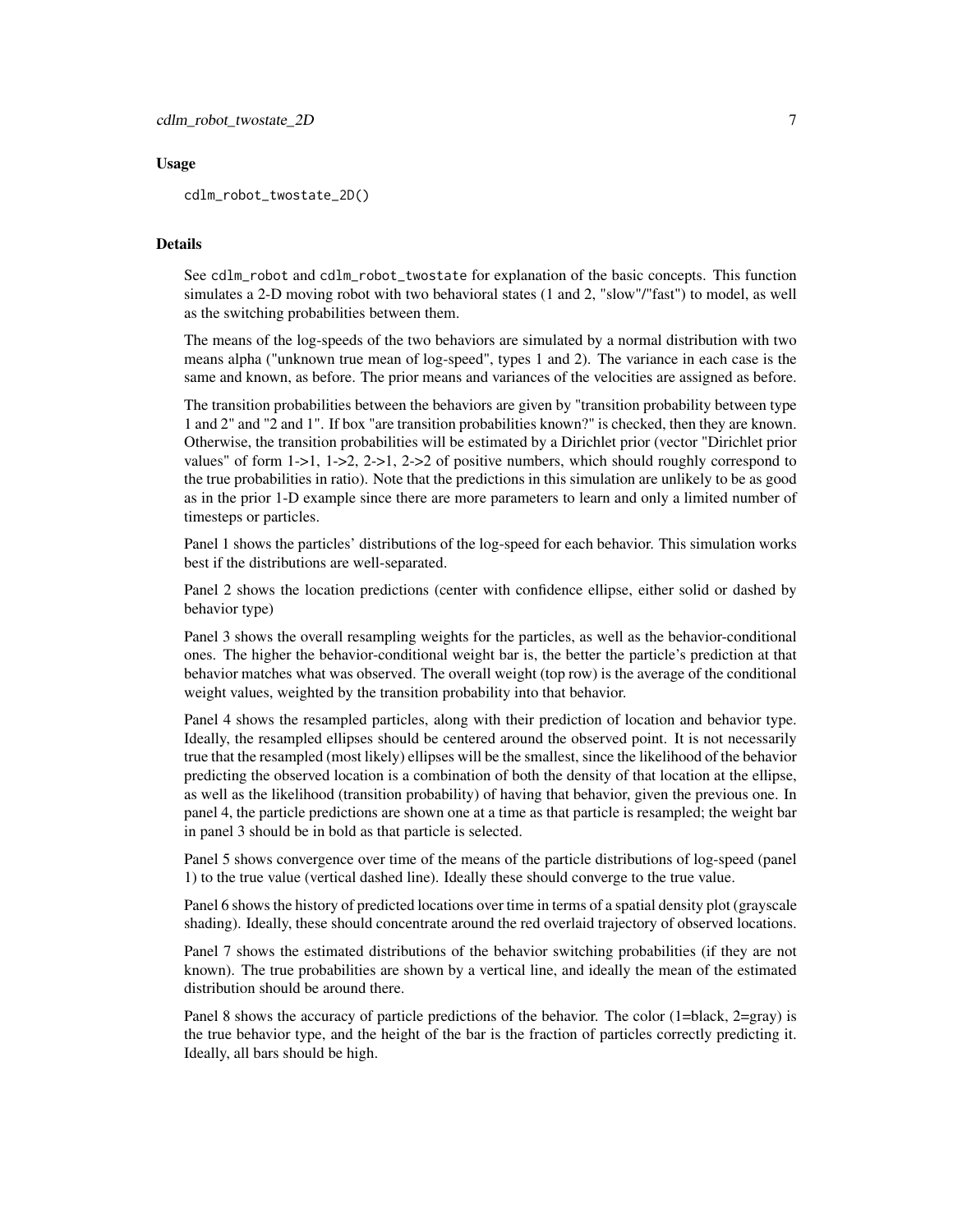<span id="page-7-0"></span>Video explanation of simulation applet by author: <https://youtu.be/4XR8eB89z7E>

## References

Ackerman, Samuel. "A Probabilistic Characterization of Shark Movement Using Location Tracking Data." Temple University doctoral thesis, 2018. [https://digital.library.temple.edu/](https://digital.library.temple.edu/digital/collection/p245801coll10/id/499150) [digital/collection/p245801coll10/id/499150](https://digital.library.temple.edu/digital/collection/p245801coll10/id/499150)

Carvalho, Carlos M., Johannes, Michael S., Lopes, Hedibert F., and Nicholas G. Polson. "Particle learning and smoothing." Statistical Science, 2010.

<span id="page-7-1"></span>EKF\_1d\_interp\_joint *Extended Kalman Filter (EKF) for 1-D movement with interpolation*

## Description

Extended Kalman Filter (EKF) for 1-D movement with interpolation

#### Usage

```
EKF_1d_interp_joint(d, npart=100, sigma_pars,
                    alpha0_pars=list(mu0=c(5, 9), V0=c(0.25, 0.25)),
                    Errvar0=rep(list(5), 2), Errvar_df=c(20, 20),
                    Particle_errvar0, Particle_err_df=20, delaysample=1,
                    dirichlet_init=c(10,3,3,8), maxStep=NULL,
                    state_favor=c(1,1), nstates=2,
                    lowvarsample=FALSE, time_radius=60*30, spat_radius=300,
                    min_num_neibs=10, interact=TRUE,
                    interact_pars=list(mu0=0, precision0=2,
                    known_precision=2),
                    neff_sample=1, time_dep_trans=FALSE,
                    time_dep_trans_init=dirichlet_init, smoothing=FALSE,
                    fix_smoothed_behaviors=TRUE, smooth_parameters=TRUE,
                    reg_dt=120, max_int_wo_obs=NULL,
                    resamp_full_hist=TRUE, compare_with_known=FALSE,
                    known_trans_prob=NULL, known_foraging_prob=NULL,
                    known_regular_step_ds=NULL, update_eachstep=FALSE,
                    update_params_for_obs_only=FALSE,
                    output_plot=TRUE, loc_pred_plot_conf=0.5,
                    output_dir=getwd(), pdf_prefix="EKF_1D")
```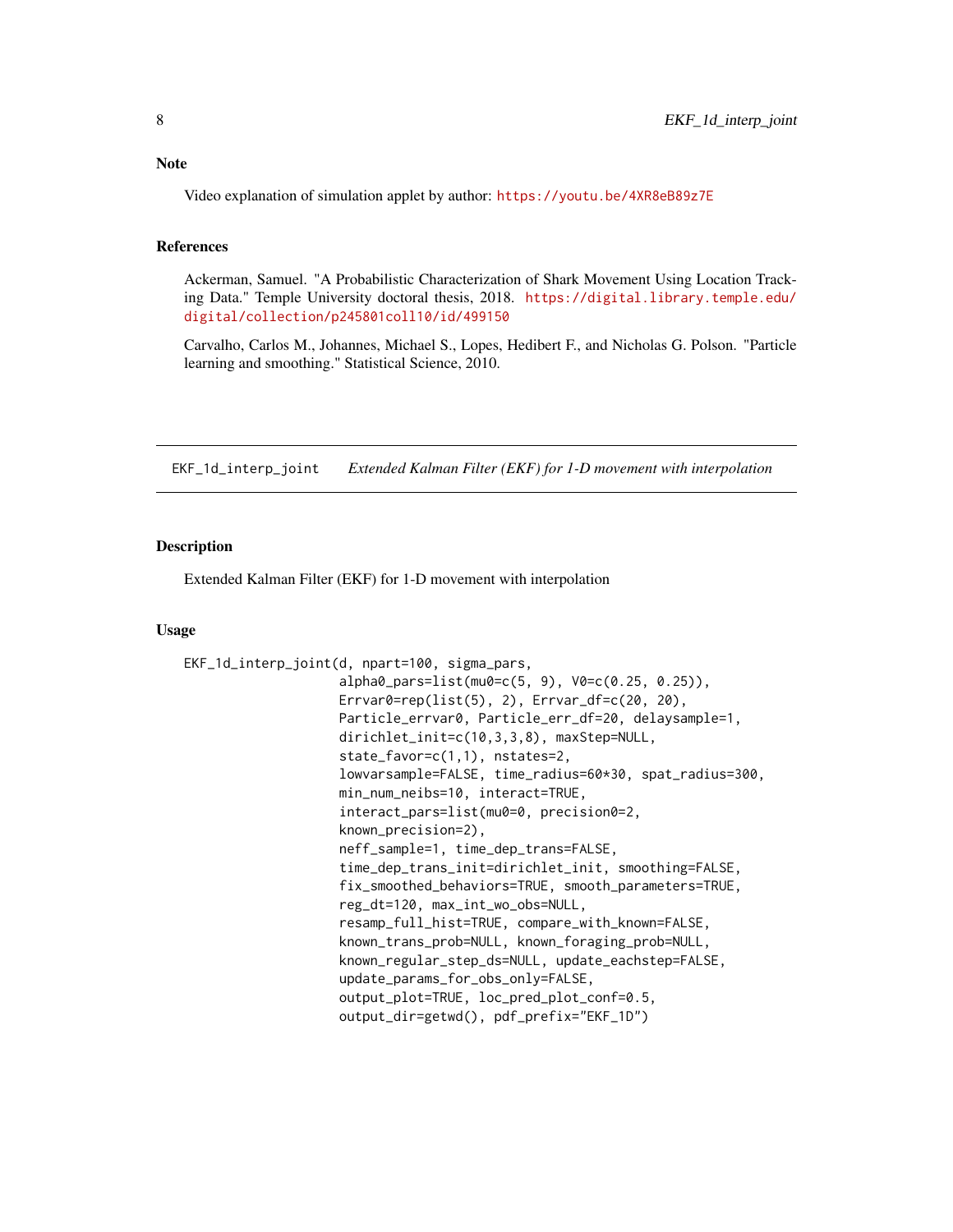# Arguments

| d                             | Dataset of observations, with required variable columns: tag, X, velocity, date_as_sec,<br>time_to_next, state.guess2, prev.guess2.                                                                                                                                                  |
|-------------------------------|--------------------------------------------------------------------------------------------------------------------------------------------------------------------------------------------------------------------------------------------------------------------------------------|
| npart                         | Number of particles to be used in simulation.                                                                                                                                                                                                                                        |
| sigma_pars                    | Vector of inverse-gamma parameters for sigma^2 (logV variance). Two ele-<br>ments for each state. The inverse gamma parameters are specified in pairs.                                                                                                                               |
| alpha0_pars                   | List of initial values of mean velocity (mu) and degrees of freedom $(V)$ , one for<br>each behavioral state.                                                                                                                                                                        |
| Errvar0                       | List of prior 1x1 covariance matrices for predicting y from x, one for each be-<br>havioral state.                                                                                                                                                                                   |
| Errvar_df<br>Particle_errvar0 | Vector of degrees of freedom of Errvar0 covariance matrices.                                                                                                                                                                                                                         |
|                               | Prior $1x1$ covariance matrix for predicting $x_t$ from $x_t-1$ .                                                                                                                                                                                                                    |
| Particle_err_df               |                                                                                                                                                                                                                                                                                      |
|                               | Degree of freedom of Particle_errvar0.                                                                                                                                                                                                                                               |
|                               | dirichlet_init List of 4-element vectors specifying Dirichlet parameters for transition matrices<br>for each region. Will be replicated to equal number of regions.                                                                                                                  |
| maxStep                       | Maximum number of regular steps to simulate. Default is NULL, meaning that<br>the number of regular steps simulated will be the minimum number required to<br>cover the range of observed data. If not NULL, maxStep will be the minimum<br>of the submitted value or the the above. |
| delaysample                   | Number of regular steps at which resampling will begin. The default $=1$ means<br>resampling will begin immediately.                                                                                                                                                                 |
| state_favor                   | Vector of weights to favor states when resampling (but not propagating). For<br>instance $c(1,3)$ will favor state 2 weight 3 times as much as state 1 weights for<br>particles. By default, they are equally weighted.                                                              |
| nstates                       | Number of behavioral states. For now restricted to a maximum of 2.                                                                                                                                                                                                                   |
| lowvarsample                  | Logical. If TRUE, use low-variance sampling when resampling particles to<br>ensure particles are resampled proportionately to weight. Otherwise there is<br>some sampling variance when drawing random samples. The setting applies to<br>smoothing as well.                         |
| time_radius                   | Time in seconds to consider for spatial neighbors (1-D interval on either side).                                                                                                                                                                                                     |
| spat_radius                   | Radius (half of interval length) in meters of spatial neighborhood.                                                                                                                                                                                                                  |
| min_num_neibs                 | Minimum number of time and spatial radius observations that need to exist to<br>constitute a neighborhood.                                                                                                                                                                           |
| interact                      | Logical. If TRUE, simulate interaction parameters of neighborhood. If nstates=1,<br>automatically set to FALSE.                                                                                                                                                                      |
| interact_pars                 | List of interaction priors: mu0 and precision0 are prior mu and precision for<br>normal draws of interaction parameter. known_precision is the known preci-<br>sion of the lognormal intensity.                                                                                      |
| neff_sample                   | Number between 0 and 1. If effective sample size < neff_sample, then resam-<br>ple. Recommended to always resample if interpolating, so set neff_sample=1 as<br>default.                                                                                                             |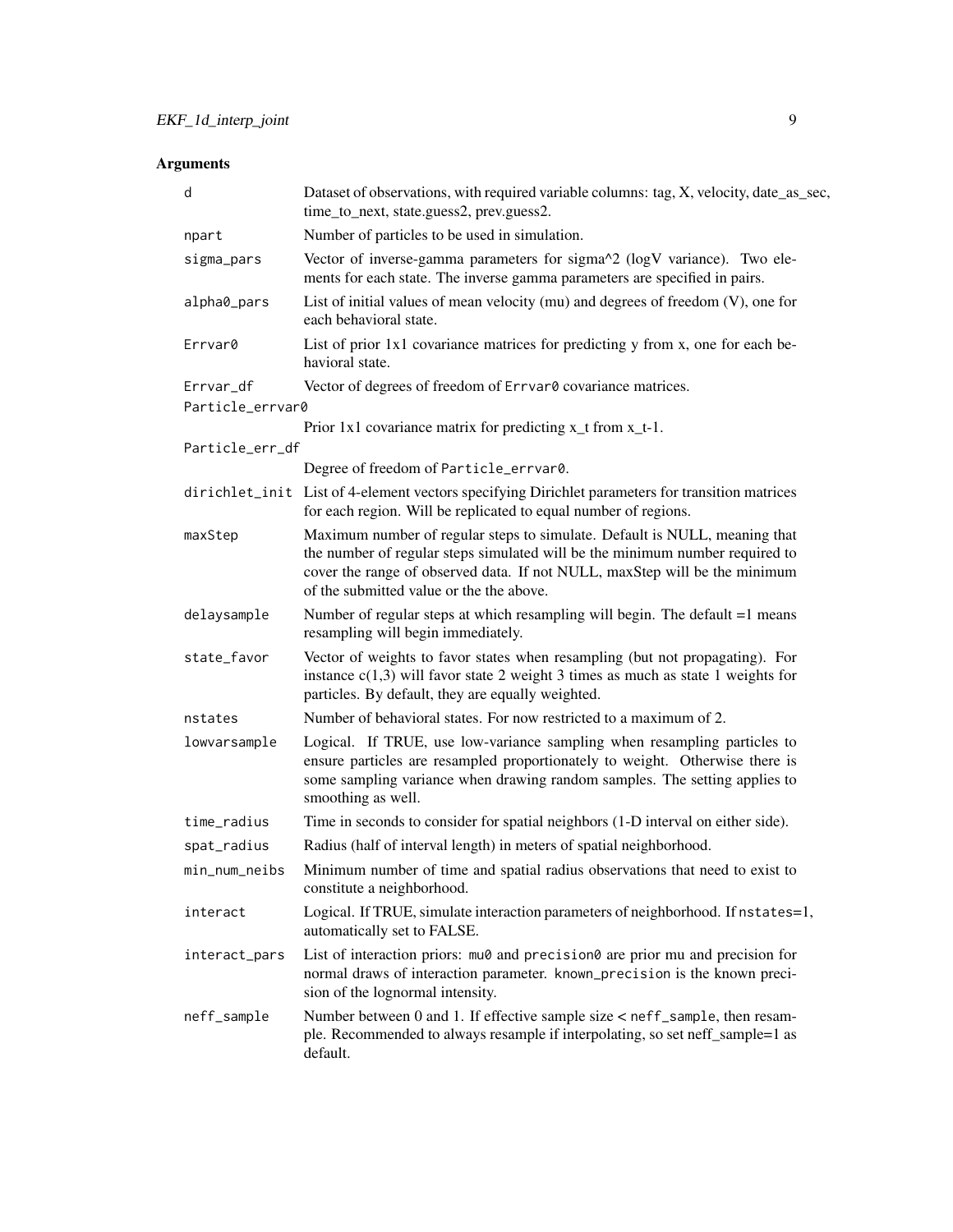- time\_dep\_trans Logical. If TRUE, state transition matrices are time-dependent meaning that probability depends on the number of steps a shark has remained in the current state.
- time\_dep\_trans\_init

4-element numeric vector of Dirichlet parameters for time\_dep\_trans.

smoothing Logical. If TRUE, perform smoothing at the end.

fix\_smoothed\_behaviors

Logical. If TRUE, when performing smoothing, keep behavior modes fixed for each particle history from what was originally predicted duruing filtering, before smoothing. This means the particles will be smoothed backwards with each particle weight at each time point being conditioned on the behavior predicted in filtering. Thus, the behavioral agreement with, say, the observed or true behaviors is the same for smoothing as for filtering, since behaviors are not allowed to change. If nstates==1, then automatically fix\_smoothed\_behaviors=FALSE.

#### smooth\_parameters

Logical. If TRUE, when performing smoothing, resample the parameters theta as well.

- reg\_dt Length in seconds of each regular interval.
- max\_int\_wo\_obs When simulating, the maximum number of intervals of length reg\_dt without observations for a given shark that we will simulate. If this is exceeded, algorithm will wait until next observation and start from there. Default is NULL, meaning it will be set to maxStep, and thus the algorithm will continue simulating without stopping, regardless of when the next observation is.

#### resamp\_full\_hist

Logical. If TRUE, resample the full particle history, not just all particle times since the last observation, each time resampling occurs.

#### compare\_with\_known

Logical. If TRUE, provide a known regular-step dataset from which d is a irregularly-sampled subset, for comparison with particle predictions.

known\_trans\_prob

If nstates=2, a matrix of row 2 where each column is the behavior transition probabilities between each opposing behavior, in each region.

## known\_foraging\_prob

If nstates=2, a matrix of the foraging probabilities for each region.

#### known\_regular\_step\_ds

If compare\_with\_known=TRUE, the dataset of the original regular-step trajectories. Note: this dataset needs to have column date\_as\_sec (date in seconds) and time gap reg\_dt be the same as the set of regular-step intervals that the EKF is trying to estimate movement at. Otherwise, the simulated movement locations and the true ones will not correspond.

#### update\_eachstep

Logical. If TRUE, for regular steps without observations, update the movement parameters based on the simulated movements. If FALSE, parameters are only updated based on the simulated movements when a new observation occurs; this means the simulated movements are drawn using the parameter values learned since the last observation.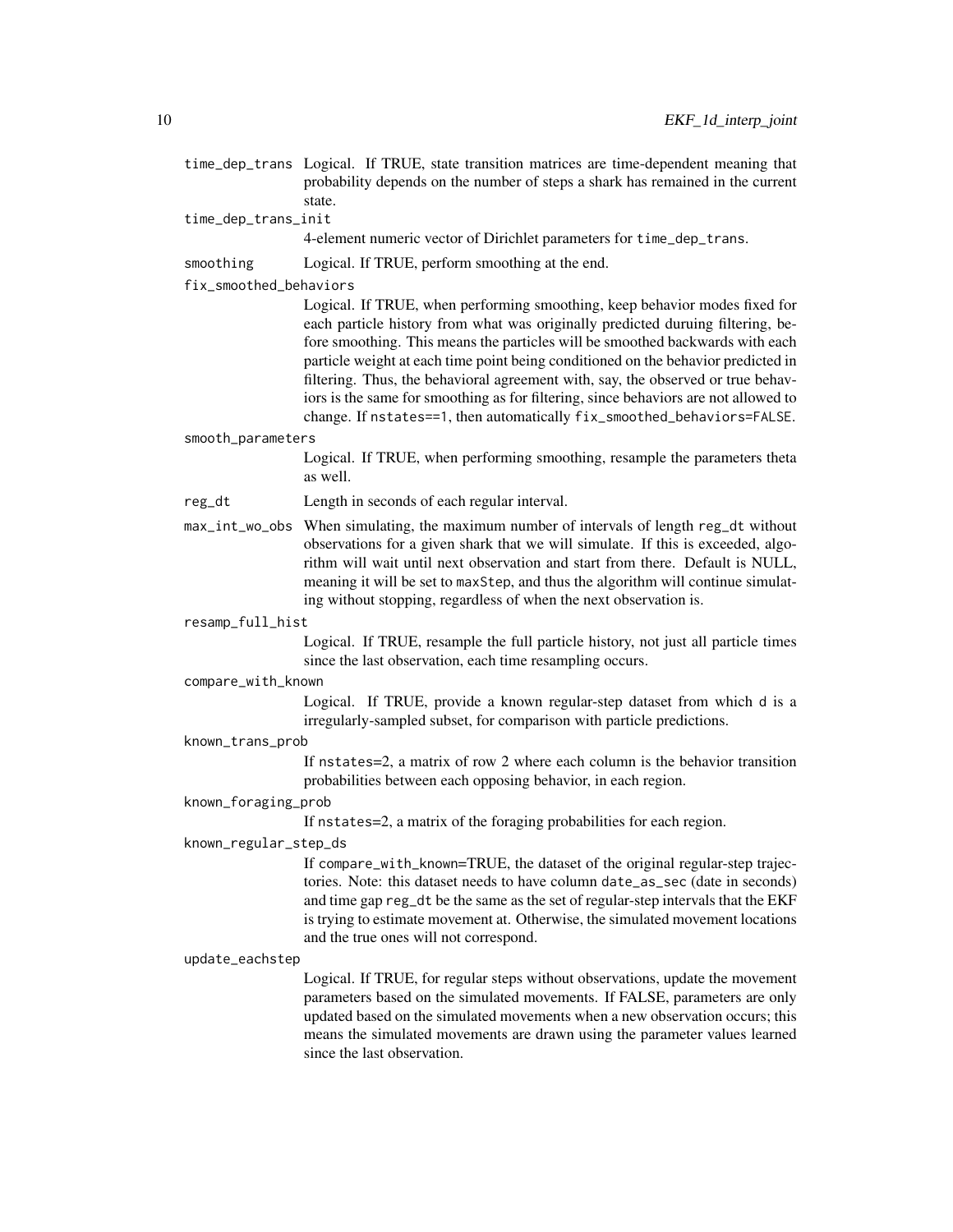## update\_params\_for\_obs\_only

Logical. If TRUE, the particle movement parameters are updated based on simulated movement only at intervals with observed locations. If FALSE, particle movement in intermediate steps that are simulated will be used to update as well. If TRUE, then update\_eachstep=FALSE, meaning that parameter updates will be done only for (and at) the steps that represent observations. If FALSE, then update\_eachstep can be either TRUE or FALSE, but simulated steps will be used to update, but update\_eachstep controls the timing of the the update; if TRUE, it happens one step at a time, and if FALSE, a batch update is done at observations for the set of simulated steps.

output\_plot Logical. If TRUE, a set of diagnostic plots will be printed to a file in output\_dir. Otherwise, it will be output to the plotting console.

loc\_pred\_plot\_conf

|            | Numeric. Confidence level of confidence interval for location prediction error<br>to plot in step-wise diagnostics.   |
|------------|-----------------------------------------------------------------------------------------------------------------------|
| pdf_prefix | String prefix for output PDF filename, if output_plot = TRUE. Filename will be<br>the prefix followed by a timestamp. |

output\_dir Directory for output PDF of diagnostic plots.

## Value

| d                  | Input dataset as data. frame                                                                                                                   |  |
|--------------------|------------------------------------------------------------------------------------------------------------------------------------------------|--|
| N                  | Number of regular steps of length reg_dt needed to cover the observed range<br>of time.                                                        |  |
| t_reg              | Vector of times of regular step reg_dt.                                                                                                        |  |
| nsharks            | Number of sharks in output data.                                                                                                               |  |
| shark_names        | Names of sharks in output data.                                                                                                                |  |
| shark_valid_steps  |                                                                                                                                                |  |
|                    | List of regular-step intervals that each shark has simulated particle movement<br>for.                                                         |  |
| shark intervals    |                                                                                                                                                |  |
|                    | List of regular-step intervals that each shark has observations for.                                                                           |  |
| first_intervals    |                                                                                                                                                |  |
|                    | List of regular-step intervals that begin each shark's segments of simulated par-                                                              |  |
|                    | ticle movement. If observed gaps are larger than max_int_wo_obs, the shark's<br>trajectory will be simulated as two or more separate segments. |  |
| included_intervals |                                                                                                                                                |  |
|                    | Unique list of regular-step intervals with simulated movement for any shark.                                                                   |  |
| mu                 | Array of estimated values of mean log-velocity for normal inverse-gamma con-<br>jugate distribution                                            |  |
| XY_errvar          | Estimated matrix and degrees of freedom of estimated location error covariance,<br>for each behavior.                                          |  |
| sigma_pars         | Posterior inverse gamma distribution parameters for the velocity (or, for 2-D,<br>log-velocity) variance.                                      |  |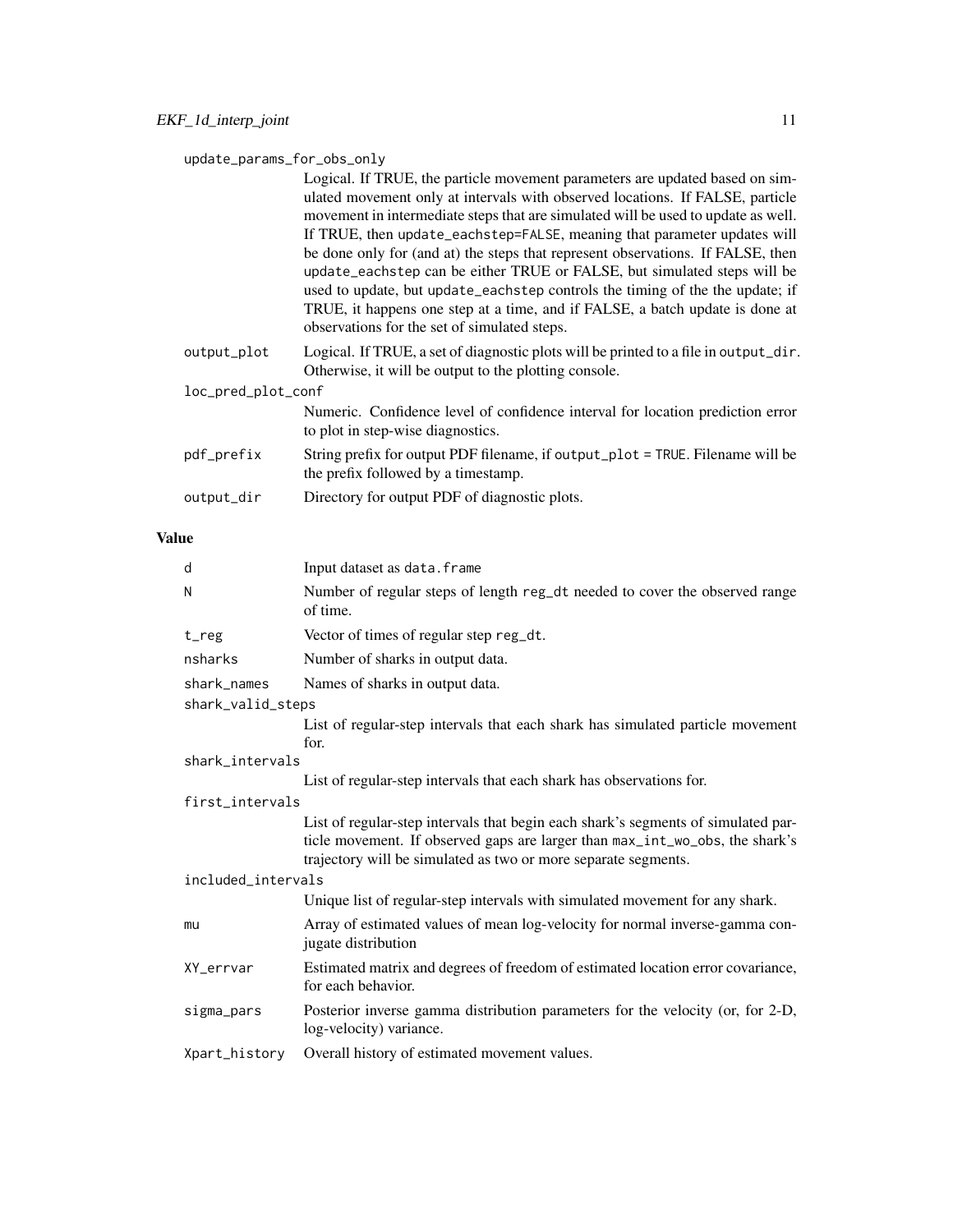| param_draws                | Posterior sampled values of mean of velocity (or, for 2-D, log-velocity).                                                                                                                                                                             |
|----------------------------|-------------------------------------------------------------------------------------------------------------------------------------------------------------------------------------------------------------------------------------------------------|
|                            | variance_draws Posterior sampled value of variance of velocity (or, for 2-D, log-velocity).                                                                                                                                                           |
| eff_size_hist              | History of effective sample sizes in simulations.                                                                                                                                                                                                     |
| agree_table                | Table of observed agreement between particle predictions of behavior and those<br>observed, overall and by behavior, if nstates > 1.                                                                                                                  |
| states                     | Observed vector of behavioral states.                                                                                                                                                                                                                 |
| state_counts               | Array of total number of simulated regular-step intervals in each behavioral<br>state.                                                                                                                                                                |
| lambda_matrix              | History of particle predicted values of lambda, the behavior variable.                                                                                                                                                                                |
| lambda_matrix_beforesamp   |                                                                                                                                                                                                                                                       |
|                            | Same as lambda_matrix, except the history before each time has not been re-<br>sampled according to the particle resampling weights. For lambda_matrix,<br>Xpart_history, and other estimated outputs, the entire particle history is re-<br>sampled. |
| resample_history           |                                                                                                                                                                                                                                                       |
|                            | Fraction of unique particles that are resampled at each regular step over the<br>history.                                                                                                                                                             |
|                            | transition_mat Estimated transition probability matrix parameters for Dirichlet distribution. If<br>nstates==1, is meaningless.                                                                                                                       |
| error_beforesamp           |                                                                                                                                                                                                                                                       |
|                            | For each regular step i with an observation, the quantiles of summed prediction<br>errors before each round of resampling, across history.                                                                                                            |
| error_beforesamp_quantiles |                                                                                                                                                                                                                                                       |
|                            | Quantiles of error_beforesamp_allpart across history.                                                                                                                                                                                                 |
| error_final_allpart        |                                                                                                                                                                                                                                                       |
|                            | For each regular step i with an observation, the sum of prediction errors for any<br>observations in that interval (final after resampling).                                                                                                          |
| error_final_quantiles      |                                                                                                                                                                                                                                                       |
|                            | Quantiles of error_final_allpart across history.                                                                                                                                                                                                      |
| error_true_allpart         |                                                                                                                                                                                                                                                       |
|                            | If compare_with_known == TRUE, for each regular step i, the sum of prediction<br>errors for any true locations in that interval.                                                                                                                      |
| error_true_quantiles       |                                                                                                                                                                                                                                                       |
|                            | If compare_with_known == TRUE, quantiles of error_final_true_allpart across<br>history.                                                                                                                                                               |
|                            | The following inputted parameters are returned :                                                                                                                                                                                                      |
| npart                      |                                                                                                                                                                                                                                                       |
| nstates                    |                                                                                                                                                                                                                                                       |
| state_favor                |                                                                                                                                                                                                                                                       |
| known_regular_step_ds      |                                                                                                                                                                                                                                                       |
| known_foraging_prob        |                                                                                                                                                                                                                                                       |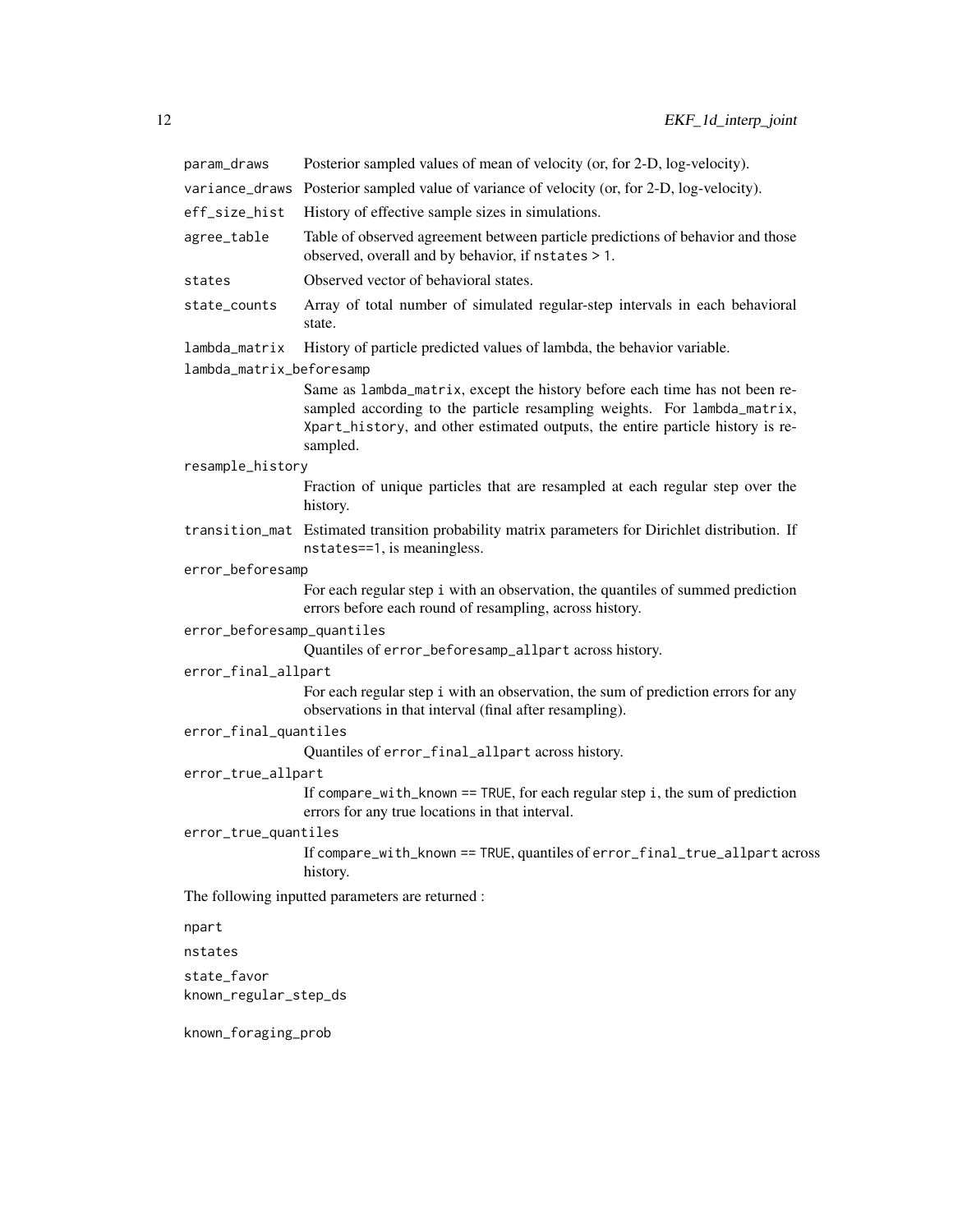neff\_sample resamp\_full\_hist time\_dep\_trans interact spat\_radius time\_radius lowvarsample update\_eachstep update\_params\_for\_obs\_only The following are returned if nstates > 1: trans\_counts Array of total number of simulated regular-step intervals with transitions between each possible pair of behaviors. trans\_mean Posterior estimates of mean behavior switching probabilities from region\_trans\_draws. region\_foraging\_draws Posterior estimate of probability of foraging (lambda=0) from behavior switching probabilities. region\_trans\_draws Posterior draws of behavior switching probabilities from transition\_mat. For 2-D, this is separately by region, if there are multiple regions. In addition, the following are returned if compare\_with\_known = TRUE: error\_final\_true\_allpart Errors from estimating true locations from particle locations (at the same times). error\_final\_true\_quantiles Quantiles of error\_final\_true\_allpart across history. euclidean\_estimate\_true\_from\_obs Estimates of true locations by Euclidean interpolation from observations error\_euclidean\_estimate\_true\_from\_obs Euclidean error from euclidean\_estimate\_true\_from\_obs compared to true locations from known\_regular\_step\_ds. In addition, the following are returned if interact = TRUE: spatial\_interact\_pars Estimated parameters for sharks' tendency to be influenced by other neighboring sharks in determining behavior. interact\_mu\_draws Posterior sampled values of interaction mu parameter. interact\_intensity\_draw Posterior sampled values of interaction tendency multiplier, at different proportions of neighboring sharks with second behavior type.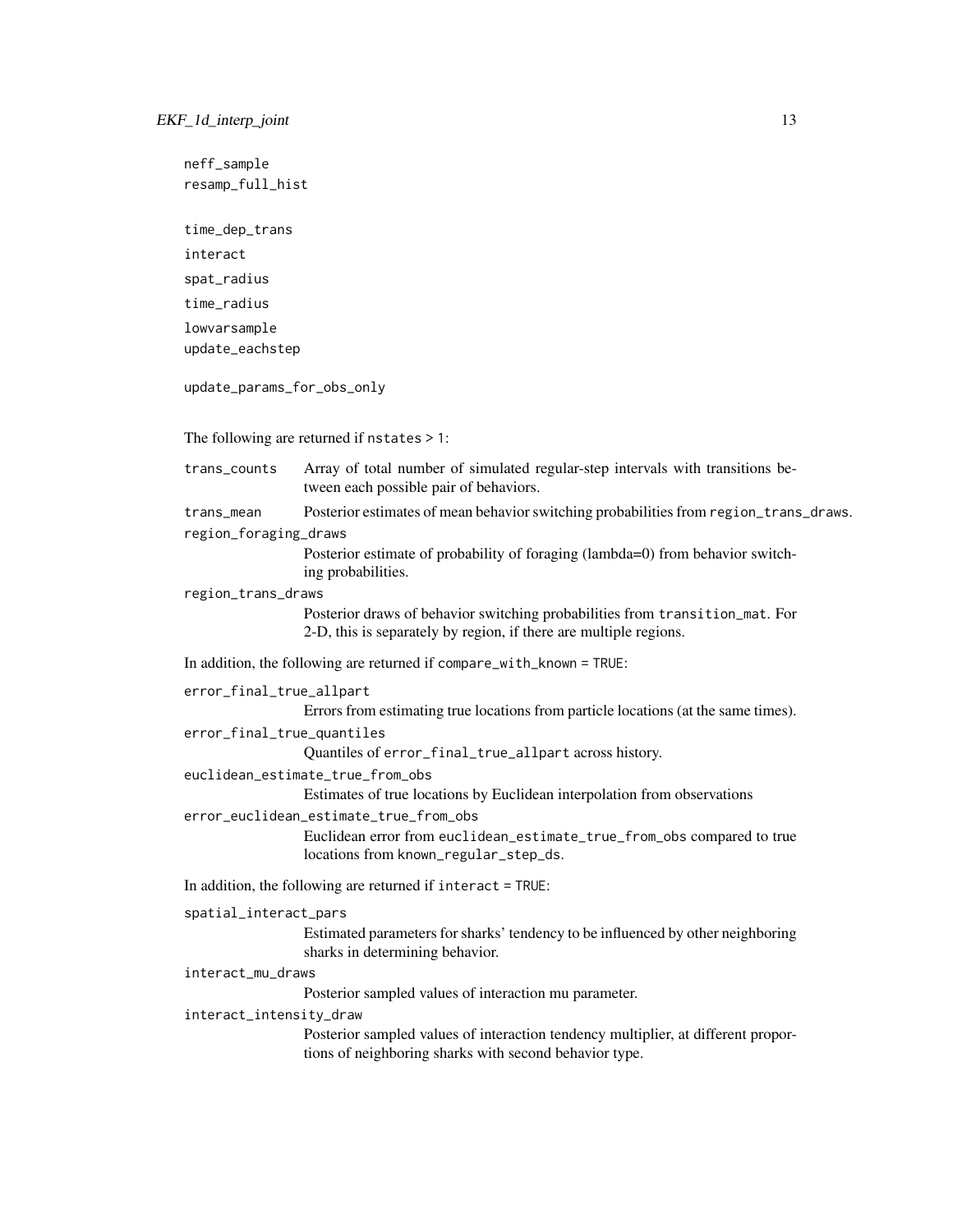```
14 EKF_1d_interp_joint
    spatial_interact_mu_history
                     History of simulated values of interaction mu.
    spatial_interact_intensity_history
                     History of simulated values of interaction tendency multiplier.
    The following are returned if smoothing = TRUE:
    Xpart_history_smoothed
                     Resampled values of Xpart_history by reverse smoothing resampling (see
                     Carvalho et al).
    error_smoothed_allpart
                     For each regular step i, the sum of prediction errors for smoothed particles for
                     any observations in that interval.
    error_smoothed_quantiles
                     Quantiles of error_smoothed_allpart across history.
    In addition, if smooth_parameters = TRUE:
    param_draws_smoothed
                     Posterior sampled values of mean of velocity (or, for 2-D, log-velocity) after
                     resampling by smoothing.
    variance_draws_smoothed
                     Posterior sampled values of variance of velocity (or, for 2-D, log-velocity) after
                     resampling by smoothing.
    transition_mat_smoothed
                     Estimated transition probability matrix parameters for Dirichlet distribution af-
                     ter resampling by smoothing.
    In addition, if smooth_parameters = TRUE and interact = TRUE:
    spatial_interact_pars_smoothed
                     Estimated parameters for sharks' tendency to be influenced by other neighboring
                     sharks in determining behavior, after resampling by smoothing.
    interact_mu_draws_smoothed
                     Posterior sampled values of interaction mu parameter, after resampling by smooth-
                     ing.
    interact_intensity_draw_smoothed
                     Posterior sampled values of interaction tendency multiplier, at different pro-
                     portions of neighboring sharks with second behavior type, after resampling by
                     smoothing.
    In addition to smoothing, if compare_with_known = TRUE:
    error_smoothed_true_allpart
                     For each regular step i, the sum of prediction errors for smoothed particles for
                     any observations in that interval.
    error_smoothed_true_quantiles
                     Quantiles of error_smoothed_true_allpart across history.
```
In addition to smoothing, if smoothing = TRUE but fix\_smoothed\_behaviors = FALSE (smoothed behaviors allowed to change from filtering):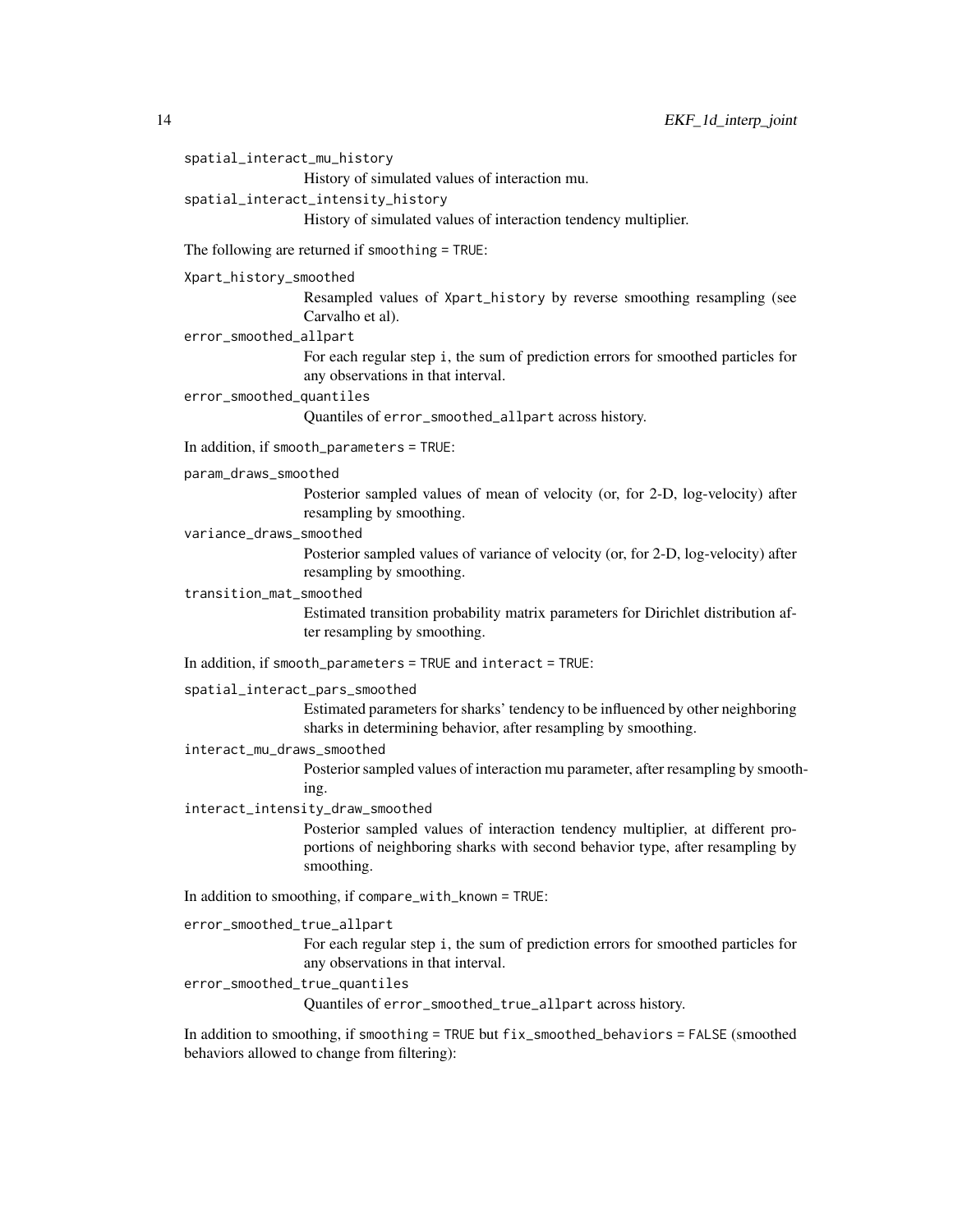<span id="page-14-0"></span>mu\_smoothed Corresponding version of mu after resampling by smoothing. sigma\_pars\_smoothed Corresponding version of sigma\_pars after resampling by smoothing. agree\_table\_smoothed Corresponding version of agree\_table for smoothed states lambda\_matrix\_smoothed.

#### **Note**

See [sim\\_trajectory\\_joint](#page-25-1) for a full example of usage. Video explanation of EKF state-space model by author: <https://youtu.be/SgyhRVUn77k>

### Author(s)

Samuel Ackerman

## References

Ackerman, Samuel. "A Probabilistic Characterization of Shark Movement Using Location Tracking Data." Temple University doctoral thesis, 2018. [https://digital.library.temple.edu/](https://digital.library.temple.edu/digital/collection/p245801coll10/id/499150) [digital/collection/p245801coll10/id/499150](https://digital.library.temple.edu/digital/collection/p245801coll10/id/499150)

Carvalho, Carlos M., Johannes, Michael S., Lopes, Hedibert F., and Nicholas G. Polson. "Particle learning and smoothing." Statistical Science, 2010.

| EKF_interp_joint | Extended Kalman Filter (EKF) for joint shark movement with interpo- |
|------------------|---------------------------------------------------------------------|
|                  | lation                                                              |

## **Description**

Extended Kalman Filter (EKF) for joint shark movement with interpolation

#### Usage

```
EKF_interp_joint(area_map, d, npart=100, sigma_pars, tau_pars,
                 mu0_{\text{pars}=list(alpha=c(-4.5, -2), beta=c(0, 0)),V0_pars=list(alpha=c(0.25, 0.25), beta=c(0.25, 0.25)),
                 Errvar0=rep(list(diag(2)), 2),
                 Errvar_df=c(20, 20), Particle_errvar0, Particle_err_df=20,
                 dirichlet_init=c(9,2,2,7), logvelocity_truncate=c(-10, 15),
                 maxStep=NULL, delaysample=1, state_favor=c(1,1),
                 nstates=2,centroids=matrix(c(0,0), ncol=2),
                 truncate_to_map=TRUE, enforce_full_line_in_map=TRUE,
                 do_trunc_adjust=TRUE, lowvarsample=TRUE,
                 time_radius=60*30, spat_radius=300, min_num_neibs=10,
                 interact=TRUE, interact_pars=list(mu0=0, precision0=2,
                 known_precision=2), neff_sample=1, time_dep_trans=FALSE,
                 time_dep_trans_init=dirichlet_init, smoothing=FALSE,
```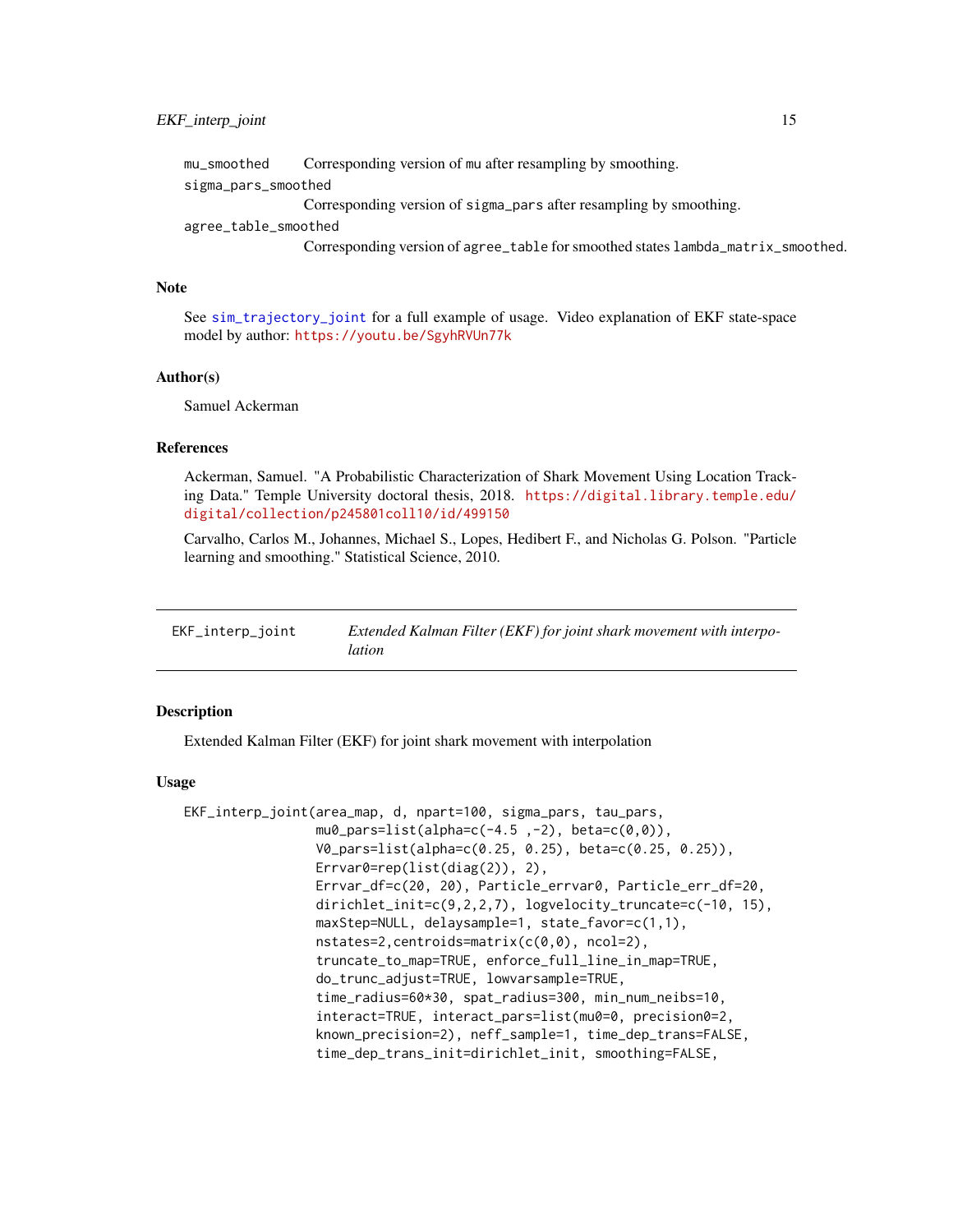fix\_smoothed\_behaviors=TRUE, smooth\_parameters=TRUE, reg\_dt=120, max\_int\_wo\_obs=NULL, resamp\_full\_hist=TRUE, compare\_with\_known=FALSE, known\_trans\_prob=NULL, known\_foraging\_prob=NULL, known\_regular\_step\_ds=NULL, update\_eachstep=FALSE, update\_params\_for\_obs\_only=FALSE, output\_plot=TRUE, loc\_pred\_plot\_conf=0.5, output\_dir=getwd(), pdf\_prefix="EKF\_2D")

## Arguments

| area_map             | Shapefile within which the observations are located (optional).                                                                                                                                                                                                                                                                                                                                                                                                                                                                                                                                                                                                                                                                                                                                                                                                                                                                                                                                             |
|----------------------|-------------------------------------------------------------------------------------------------------------------------------------------------------------------------------------------------------------------------------------------------------------------------------------------------------------------------------------------------------------------------------------------------------------------------------------------------------------------------------------------------------------------------------------------------------------------------------------------------------------------------------------------------------------------------------------------------------------------------------------------------------------------------------------------------------------------------------------------------------------------------------------------------------------------------------------------------------------------------------------------------------------|
| d                    | Dataset of observations, with required variable columns: tag, X, Y, logvelocity,<br>speed, turn.angle.rad, region (optional), date_as_sec, time_to_next, state.guess2,<br>prev.guess2.                                                                                                                                                                                                                                                                                                                                                                                                                                                                                                                                                                                                                                                                                                                                                                                                                      |
| npart                | Number of particles to be used in simulation.                                                                                                                                                                                                                                                                                                                                                                                                                                                                                                                                                                                                                                                                                                                                                                                                                                                                                                                                                               |
| sigma_pars           | Vector of inverse-gamma parameters for sigma^2 (logV variance). Two ele-<br>ments for each state. The inverse gamma parameters are specified in pairs.                                                                                                                                                                                                                                                                                                                                                                                                                                                                                                                                                                                                                                                                                                                                                                                                                                                      |
| tau_pars             | Vector of inverse-gamma parameters for tau <sup><math>\lambda</math></sup> (turn angle variance).                                                                                                                                                                                                                                                                                                                                                                                                                                                                                                                                                                                                                                                                                                                                                                                                                                                                                                           |
| mu0_pars             | List of initial values of mean logV (alpha) and turn (beta) for one or two behav-<br>ioral states.                                                                                                                                                                                                                                                                                                                                                                                                                                                                                                                                                                                                                                                                                                                                                                                                                                                                                                          |
| V0_pars              | List of initial values of degrees of freedom of inverse-gamma sigma and tau<br>(variances of alpha and beta) for one or two behavioral state.                                                                                                                                                                                                                                                                                                                                                                                                                                                                                                                                                                                                                                                                                                                                                                                                                                                               |
| Errvar0              | List of prior 2x2 covariance matrices for predicting y from x, one for each be-<br>havioral state.                                                                                                                                                                                                                                                                                                                                                                                                                                                                                                                                                                                                                                                                                                                                                                                                                                                                                                          |
| Errvar_df            | Vector of degrees of freedom of Errvar0 covariance matrices.                                                                                                                                                                                                                                                                                                                                                                                                                                                                                                                                                                                                                                                                                                                                                                                                                                                                                                                                                |
| Particle_errvar0     |                                                                                                                                                                                                                                                                                                                                                                                                                                                                                                                                                                                                                                                                                                                                                                                                                                                                                                                                                                                                             |
|                      | Prior $2x2$ covariance matrix for predicting $x_t$ from $x_t-1$ .                                                                                                                                                                                                                                                                                                                                                                                                                                                                                                                                                                                                                                                                                                                                                                                                                                                                                                                                           |
| Particle_err_df      |                                                                                                                                                                                                                                                                                                                                                                                                                                                                                                                                                                                                                                                                                                                                                                                                                                                                                                                                                                                                             |
|                      | Degree of freedom of Particle_errvar0.                                                                                                                                                                                                                                                                                                                                                                                                                                                                                                                                                                                                                                                                                                                                                                                                                                                                                                                                                                      |
|                      | dirichlet_init List of 4-element vectors specifying Dirichlet parameters for transition matrices<br>for each region. Will be replicated to equal number of regions.                                                                                                                                                                                                                                                                                                                                                                                                                                                                                                                                                                                                                                                                                                                                                                                                                                         |
| logvelocity_truncate |                                                                                                                                                                                                                                                                                                                                                                                                                                                                                                                                                                                                                                                                                                                                                                                                                                                                                                                                                                                                             |
|                      | When simulating log-velocity, a vector of the allowable range (values outside<br>will be truncated to fall in this range). Log-velocity is simulated by a normal<br>distribution (which is symmetric but can be positive or negative), so that speed<br>(=exp(log_velocity)) will be positive. However, the transformation has asym-<br>metric impact in that, say, a fixed error in underestimating log-velocity results<br>in a smaller displacement (when translated to speed and thus distance) than the<br>same error over-estimated. The variance of log-velocity takes into account low<br>and high values equally. This restriction prevents the variance from growing too<br>large from low (e.g. very negative) values of log-velocity, which will then cause<br>large over-estimates of speed and distance traveled. The difference between,<br>say, log-velocity of -2 and -50 is very small in practical terms of distance, but<br>the effect on the variance will be much larger for the -50. |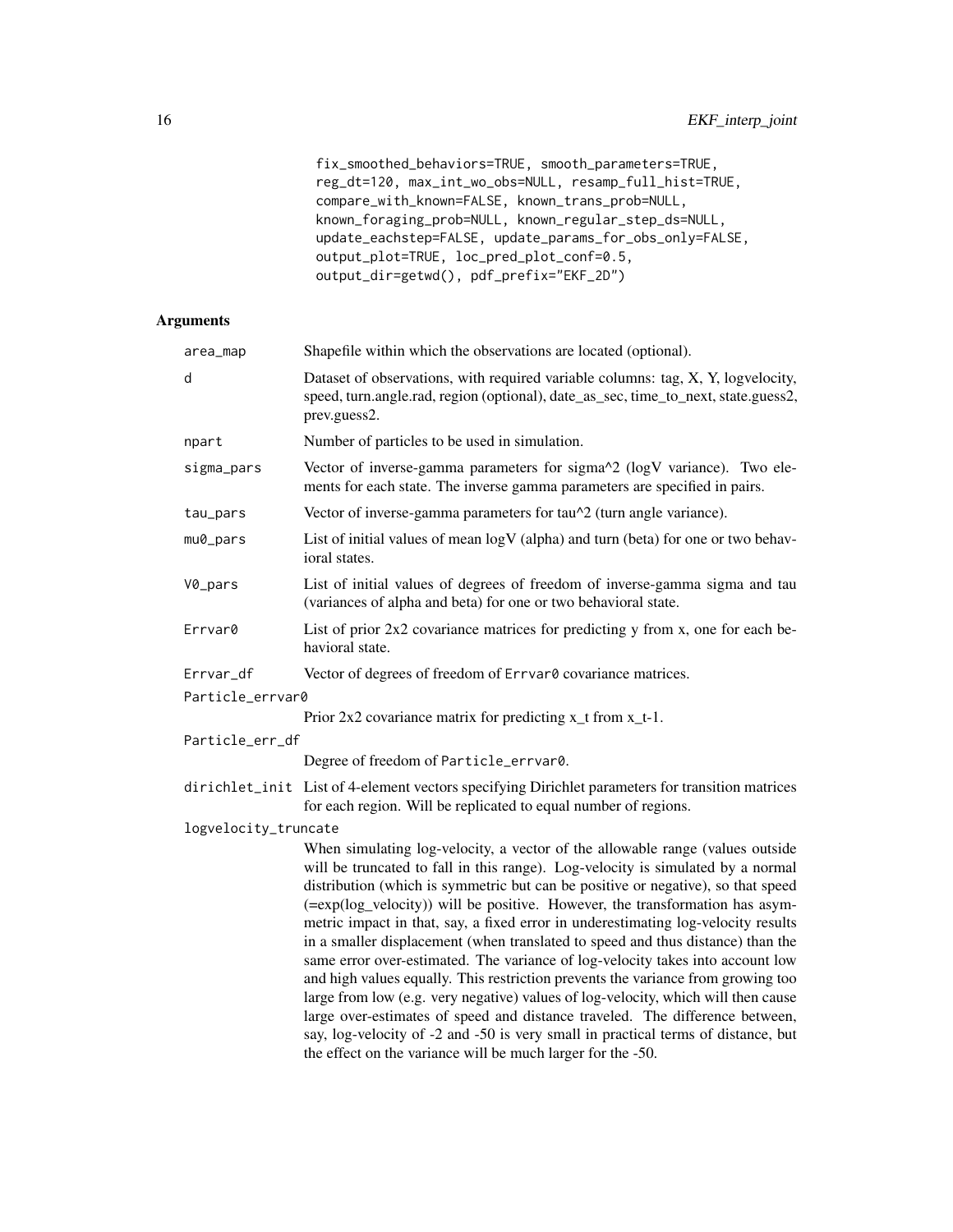| maxStep                  | Maximum number of regular steps to simulate. Default is NULL, meaning that<br>the number of regular steps simulated will be the minimum number required to<br>cover the range of observed data. If not NULL, maxStep will be the minimum<br>of the submitted value or the the above.                                                                                                                                                                                                                                                                                                                                                                                                                                                                                                                                   |
|--------------------------|------------------------------------------------------------------------------------------------------------------------------------------------------------------------------------------------------------------------------------------------------------------------------------------------------------------------------------------------------------------------------------------------------------------------------------------------------------------------------------------------------------------------------------------------------------------------------------------------------------------------------------------------------------------------------------------------------------------------------------------------------------------------------------------------------------------------|
| delaysample              | Number of regular steps at which resampling will begin. The default =1 means<br>resampling will begin immediately.                                                                                                                                                                                                                                                                                                                                                                                                                                                                                                                                                                                                                                                                                                     |
| state_favor              | Vector of weights to favor states when resampling (but not propagating). For<br>instance $c(1,3)$ will favor state 2 weight 3 times as much as state 1 weights for<br>particles. By default, they are equally weighted.                                                                                                                                                                                                                                                                                                                                                                                                                                                                                                                                                                                                |
| nstates                  | Number of behavioral states. For now restricted to a maximum of 2.                                                                                                                                                                                                                                                                                                                                                                                                                                                                                                                                                                                                                                                                                                                                                     |
| centroids                | Matrix with two columns specifying the centroids of regions.                                                                                                                                                                                                                                                                                                                                                                                                                                                                                                                                                                                                                                                                                                                                                           |
| truncate_to_map          |                                                                                                                                                                                                                                                                                                                                                                                                                                                                                                                                                                                                                                                                                                                                                                                                                        |
|                          | Logical. If TRUE, make sure that coordinate predictions are inside the boundary<br>area_map by truncated sampling.                                                                                                                                                                                                                                                                                                                                                                                                                                                                                                                                                                                                                                                                                                     |
| enforce_full_line_in_map |                                                                                                                                                                                                                                                                                                                                                                                                                                                                                                                                                                                                                                                                                                                                                                                                                        |
|                          | Logical. If TRUE, when conducting truncated sampling (truncate_to_map==TRUE),<br>count the prediction of the next location as being inside the boundary if the full<br>line segment connecting it to the current location is inside the map. Otherwise,<br>only the predicted point (and not the line connecting them) must be inside the<br>map. The idea is that the truncation allows only 'feasible' straight-line moves to<br>be made, and so the full line segment must be inside the map. However, there<br>may be situations in which this restriction prevents the algorithm from mak-<br>ing good predictions, such as if the time gap reg_dt is too long, or if the map<br>contains 'narrow' areas where requiring the line to be inside would prevent a<br>prediction and the algorithm would get 'stuck'. |
| do_trunc_adjust          |                                                                                                                                                                                                                                                                                                                                                                                                                                                                                                                                                                                                                                                                                                                                                                                                                        |
|                          | Logical. If TRUE, adjust particle posterior weights by the fraction of their pre-<br>dictions that are within the truncation boundary.                                                                                                                                                                                                                                                                                                                                                                                                                                                                                                                                                                                                                                                                                 |
| lowvarsample             | Logical. If TRUE, use low-variance sampling when resampling particles to<br>ensure particles are resampled proportionately to weight. Otherwise there is<br>some sampling variance when drawing random samples. The setting applies to<br>smoothing as well.                                                                                                                                                                                                                                                                                                                                                                                                                                                                                                                                                           |
| time_radius              | Time in seconds to consider for spatial neighbors.                                                                                                                                                                                                                                                                                                                                                                                                                                                                                                                                                                                                                                                                                                                                                                     |
| spat_radius              | Radius in meters of (circular) spatial neighborhood.                                                                                                                                                                                                                                                                                                                                                                                                                                                                                                                                                                                                                                                                                                                                                                   |
| min_num_neibs            | Minimum number of time and spatial radius observations that need to exist to<br>constitute a neighborhood.                                                                                                                                                                                                                                                                                                                                                                                                                                                                                                                                                                                                                                                                                                             |
| interact                 | Logical. If TRUE, simulate interaction parameters of neighborhood. If nstates=1,<br>or if only one shark, automatically set to FALSE.                                                                                                                                                                                                                                                                                                                                                                                                                                                                                                                                                                                                                                                                                  |
| interact_pars            | List of interaction priors: mu0 and precision0 are prior mu and precision for<br>normal draws of interaction parameter. known_precision is the known preci-<br>sion of the lognormal intensity.                                                                                                                                                                                                                                                                                                                                                                                                                                                                                                                                                                                                                        |
| neff_sample              | Number between 0 and 1. If effective sample size < neff_sample, then resam-<br>ple. Recommended to always resample if interpolating, so set neff_sample=1 as<br>default.                                                                                                                                                                                                                                                                                                                                                                                                                                                                                                                                                                                                                                               |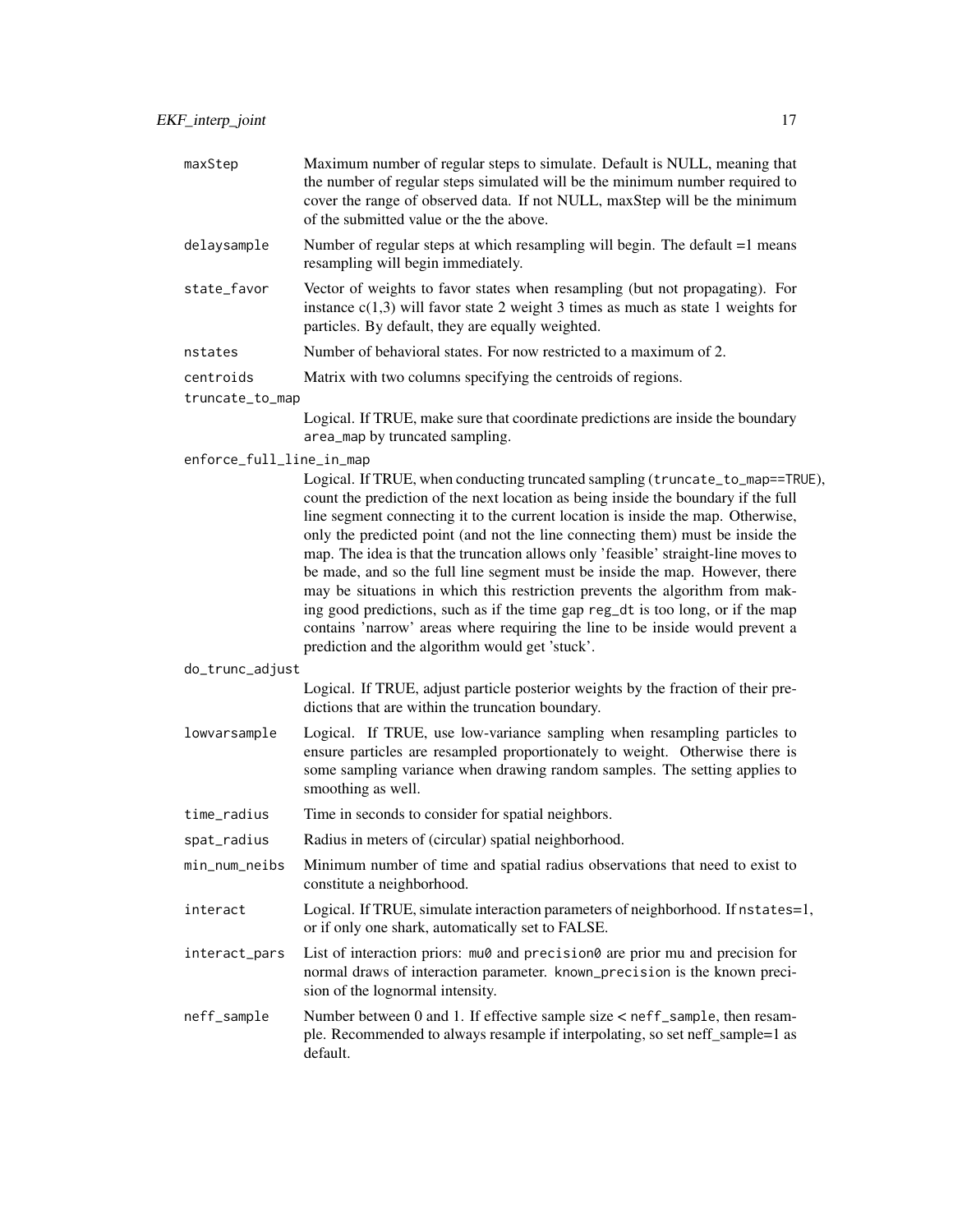- time\_dep\_trans Logical. If TRUE, state transition matrices are time-dependent meaning that probability depends on the number of steps a shark has remained in the current state.
- time\_dep\_trans\_init

4-element numeric vector of Dirichlet parameters for time\_dep\_trans.

smoothing Logical. If TRUE, perform smoothing at the end.

fix\_smoothed\_behaviors

Logical. If TRUE, when performing smoothing, keep behavior modes fixed for each particle history from what was originally predicted during filtering, before smoothing. This means the particles will be smoothed backwards with each particle weight at each time point being conditioned on the behavior predicted in filtering. Thus, the behavioral agreement with, say, the observed or true behaviors is the same for smoothing as for filtering, since behaviors are not allowed to change. If nstates==1, then automatically fix\_smoothed\_behaviors=FALSE.

#### smooth\_parameters

Logical. If TRUE, when performing smoothing, resample the parameters theta as well.

- reg\_dt Length in seconds of each regular interval.
- max\_int\_wo\_obs When simulating, the maximum number of intervals of length reg\_dt without observations for a given shark that we will simulate. If this is exceeded, algorithm will wait until next observation and start from there. Default is NULL, meaning it will be set to maxStep, and thus the algorithm will continue simulating without stopping, regardless of when the next observation is.

#### resamp\_full\_hist

Logical. If TRUE, resample the full particle history, not just all particle times since the last observation, each time resampling occurs.

#### compare\_with\_known

Logical. If TRUE, provide a known regular-step dataset from which d is a irregularly-sampled subset, for comparison with particle predictions.

known\_trans\_prob

If nstates = 2, a matrix of row 2 where each column is the behavior transition probabilities between each opposing behavior, in each region.

## known\_foraging\_prob

If nstates = 2, a matrix of the foraging probabilities for each region.

#### known\_regular\_step\_ds

If compare\_with\_known = TRUE, the dataset of the original regular-step trajectories. Note: this dataset needs to have column date\_as\_sec (date in seconds) and time gap reg\_dt be the same as the set of regular-step intervals that the EKF is trying to estimate movement at. Otherwise, the simulated movement locations and the true ones will not correspond.

#### update\_eachstep

Logical. If TRUE, for regular steps without observations, update the movement parameters based on the simulated movements. If FALSE, parameters are only updated based on the simulated movements when a new observation occurs; this means the simulated movements are drawn using the parameter values learned since the last observation.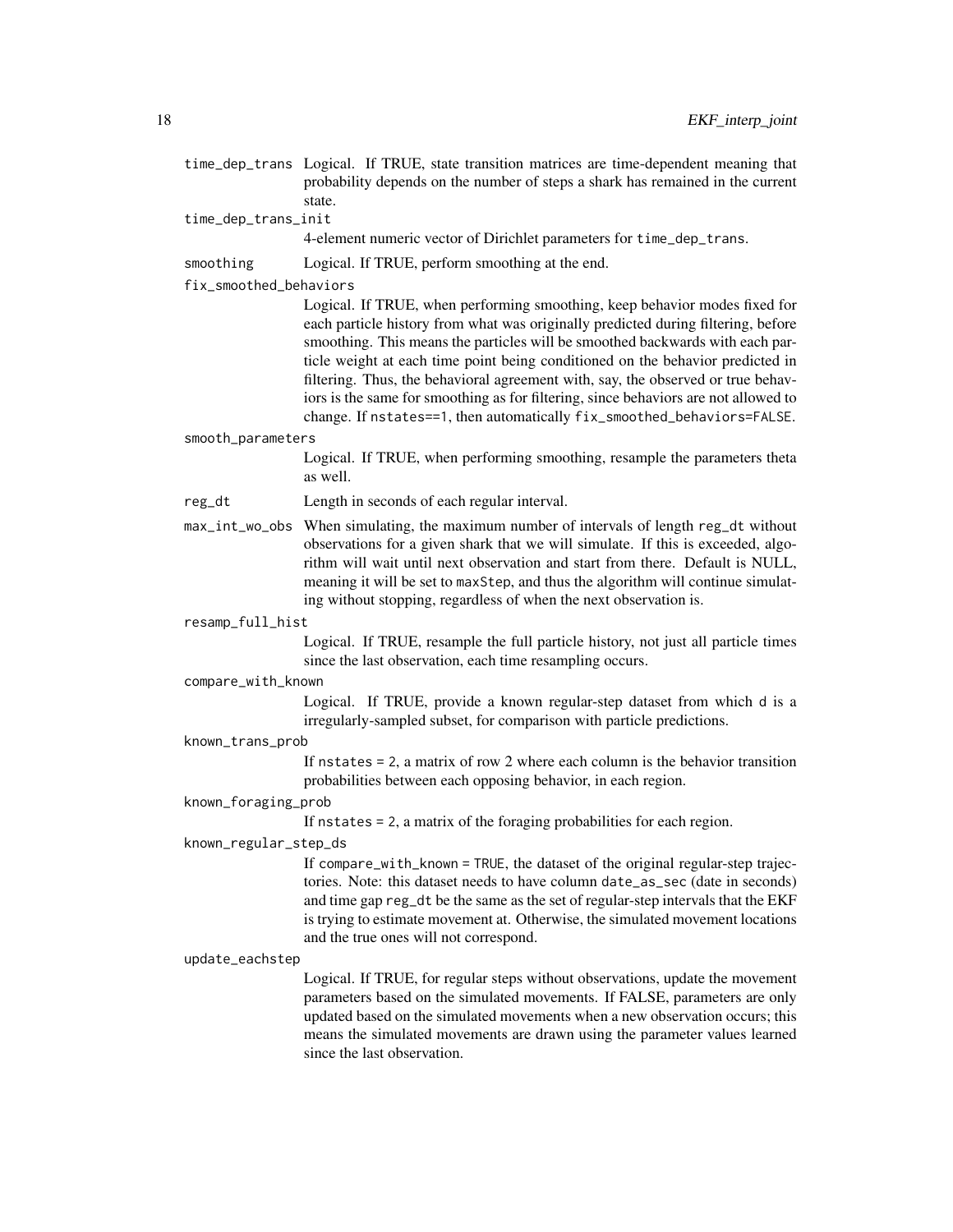<span id="page-18-0"></span>update\_params\_for\_obs\_only

Logical. If TRUE, the particle movement parameters are updated based on simulated movement only at intervals with observed locations. If FALSE, particle movement in intermediate steps that are simulated will be used to update as well. If TRUE, then update\_eachstep = FALSE, meaning that parameter updates will be done only for (and at) the steps that represent observations. If FALSE, then update\_eachstep can be either TRUE or FALSE, but simulated steps will be used to update, but update\_eachstep controls the timing of the the update; if TRUE, it happens one step at a time, and if FALSE, a batch update is done at observations for the set of simulated steps. output\_plot Logical. If TRUE, a set of diagnostic plots will be printed to a file in output\_dir. Otherwise, it will be output to the plotting console.

| loc_pred_plot_conf |                                                                                                                       |
|--------------------|-----------------------------------------------------------------------------------------------------------------------|
|                    | Numeric. Confidence level of ellipse for location prediction error to plot in step-<br>wise diagnostics.              |
| pdf_prefix         | String prefix for output PDF filename, if output_plot = TRUE. Filename will be<br>the prefix followed by a timestamp. |
| output_dir         | Directory for output PDF of diagnostic plots.                                                                         |

#### Value

Many of the returned values are the same as in  $EKF_1d_$ interp<sub>ropol</sub>oint. The ones that differ are listed below.

| centroids                              | Input centroids of spatial regions.                                                                                                                                            |  |
|----------------------------------------|--------------------------------------------------------------------------------------------------------------------------------------------------------------------------------|--|
| nregions                               | Number of unique regions, as determined by centroids                                                                                                                           |  |
|                                        |                                                                                                                                                                                |  |
|                                        |                                                                                                                                                                                |  |
| tau_pars                               | Posterior inverse gamma distribution parameters for the turn angle variance.                                                                                                   |  |
| cov_err_hist                           | Overall history of location estimate error draws.                                                                                                                              |  |
| param_draws                            | Posterior sampled valued of mean of log-velocity and turn.                                                                                                                     |  |
|                                        | variance_draws Posterior sampled valued of variance of log-velocity and turn.                                                                                                  |  |
| trans_mean_byregion                    |                                                                                                                                                                                |  |
|                                        | Posterior estimates of mean behavior switching probabilities from region_trans_draws.                                                                                          |  |
| region_counts                          | Array of total number of simulated regular-step intervals that shark begin move-<br>ment in each spatial region. A proxy for the total amount of time spent in each<br>region. |  |
| euclidean_estimate_true_from_obs       |                                                                                                                                                                                |  |
|                                        | Estimates of true locations by Euclidean and Bezier cubic spline interpolation<br>from observations                                                                            |  |
| error_euclidean_estimate_true_from_obs |                                                                                                                                                                                |  |
|                                        | Euclidean error from euclidean_estimate_true_from_obs compared to true<br>locations from known_regular_step_ds.                                                                |  |
|                                        | The following inputted parameters are returned:                                                                                                                                |  |

area\_map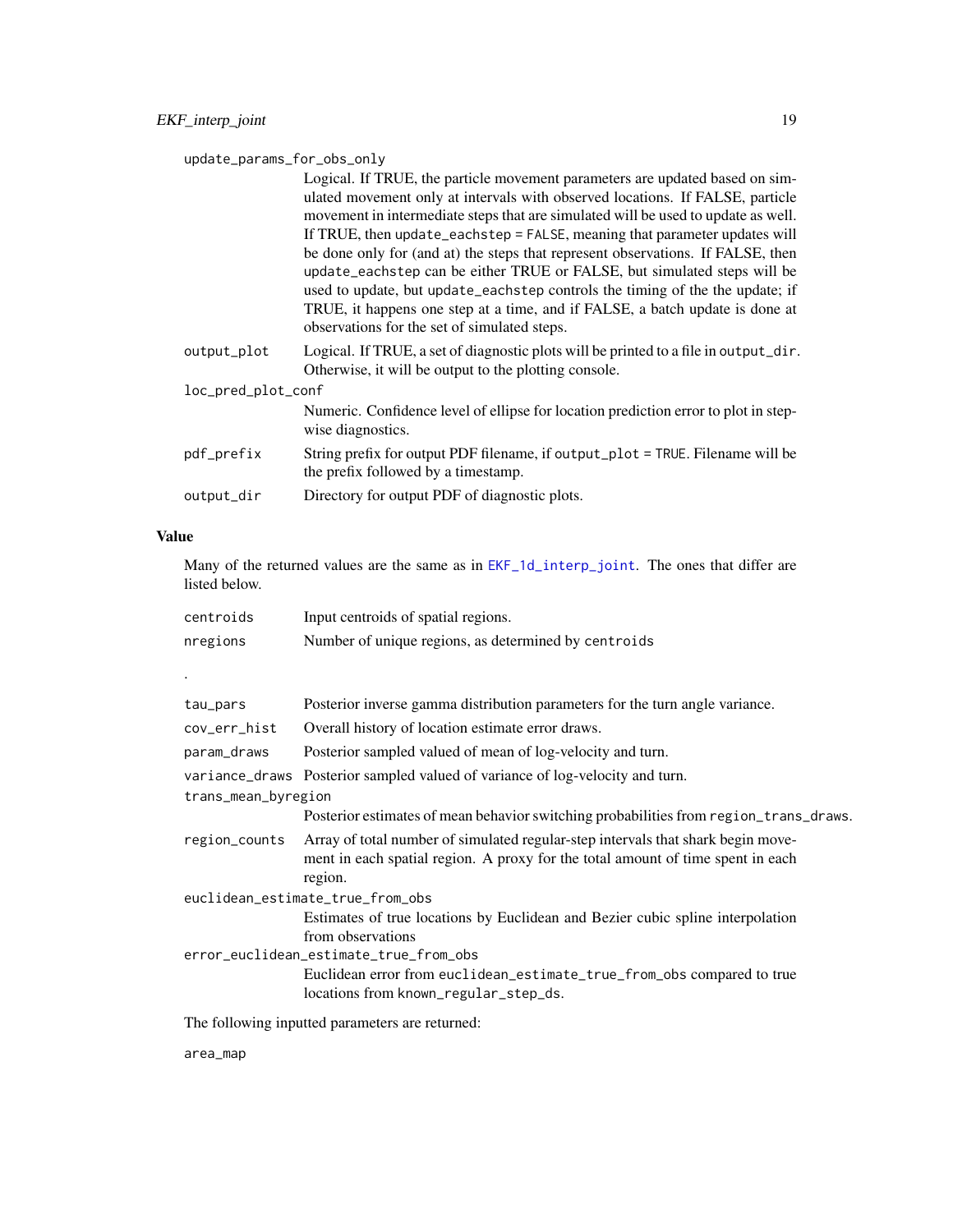## <span id="page-19-0"></span>Note

See [sim\\_trajectory\\_joint](#page-25-1) for a full example of usage. Video explanation of EKF state-space model by author: <https://youtu.be/SgyhRVUn77k>

## Author(s)

Samuel Ackerman

## References

Ackerman, Samuel. "A Probabilistic Characterization of Shark Movement Using Location Tracking Data." Temple University doctoral thesis, 2018. [https://digital.library.temple.edu/](https://digital.library.temple.edu/digital/collection/p245801coll10/id/499150) [digital/collection/p245801coll10/id/499150](https://digital.library.temple.edu/digital/collection/p245801coll10/id/499150)

Carvalho, Carlos M., Johannes, Michael S., Lopes, Hedibert F., and Nicholas G. Polson. "Particle learning and smoothing." Statistical Science, 2010.

low\_var\_sample *Sample particles using low-variance sampling.*

## Description

Sample particles using low-variance sampling.

### Usage

```
low_var_sample(wts, M=length(wts))
```
#### Arguments

| wts | Vector of weights.                                                                        |
|-----|-------------------------------------------------------------------------------------------|
| M   | The number of items to sample. When resampling, should be number of parti-<br>cles npart. |

#### Details

Low-variance sampling guarantees items will be sampled in proportion to their weights. With random sampling with replacement (sample function), there is some variability in the final proportions of items.

## Value

A numeric vector of length M.

## Author(s)

Samuel Ackerman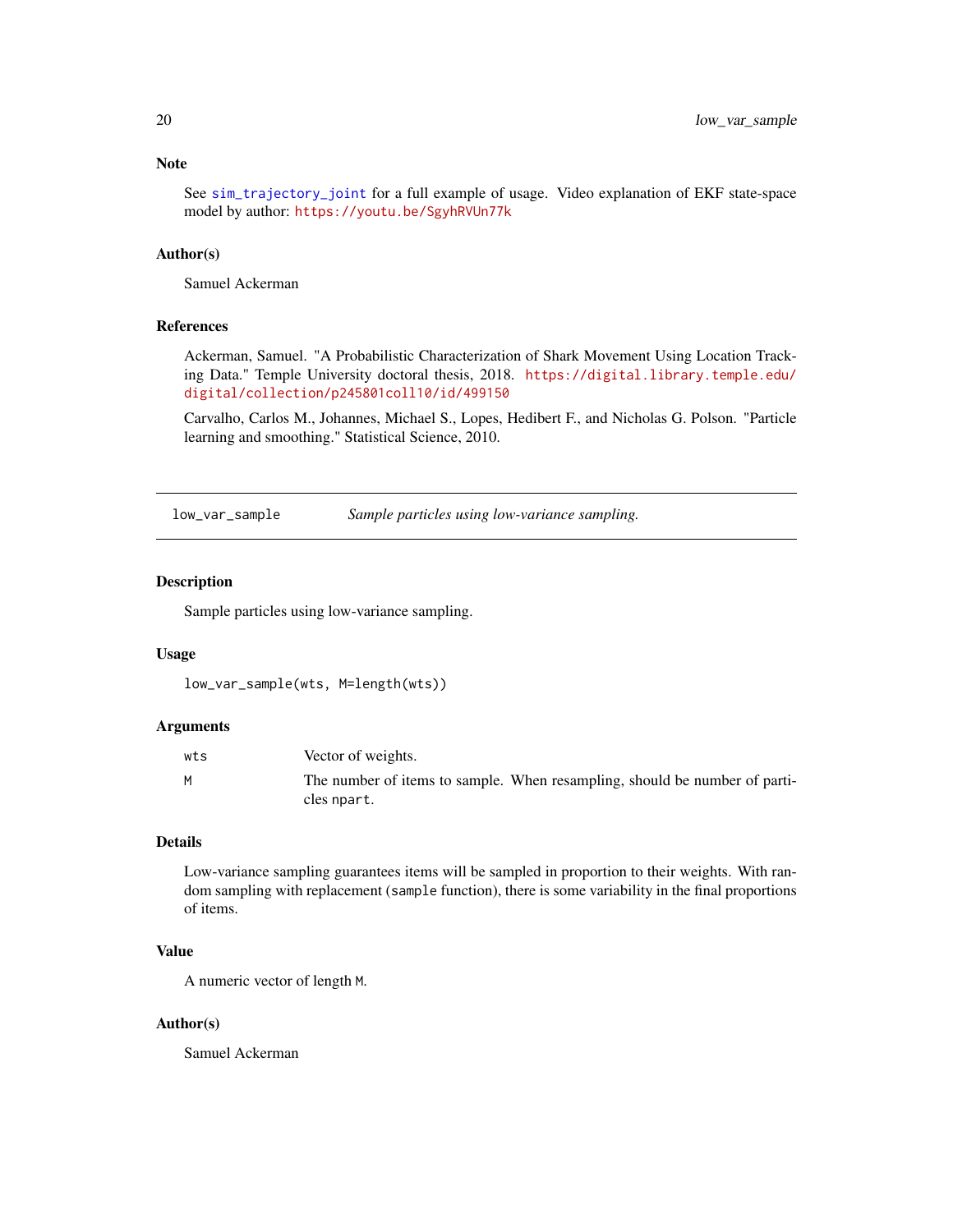## <span id="page-20-0"></span>make\_segments 21

## References

James Edward Baker. Reducing bias and inefficiency in the selection algorithm. Proceedings of the Second International Conference on Genetic Algorithms on Genetic Algorithms and Their Application, 1987.

## Examples

```
n < - 20w \leftarrow runif(n)#can use M != to length(wts)
low_var_sample(wts=w, M=15)
lv <- low_var_sample(wts=w, M=n)
#usual resampling with weights
a <- sample(x=1:n, size=n, prob=w, replace=TRUE)
#the first should be more in proportion to weights
table(lv)/n
table(a)/n
#proportions
w/sum(w)
```
make\_segments *Plot path connecting points on ggplot.*

## Description

Convert x-y coordinates to a data. frame for geom\_path plotting on [ggplot](#page-0-0).

### Usage

```
make_segments(xy, N=nrow(xy))
```
## Arguments

| xγ | Matrix or data, frame of x-y points to plot as a path. If there are any rows that<br>are NA-valued, the resulting path will consist of disconnected segments in those<br>locations. |
|----|-------------------------------------------------------------------------------------------------------------------------------------------------------------------------------------|
| N  | Number of rows of xy to plot as a path. By default, the number of rows, so all<br>of xy.                                                                                            |

## Author(s)

Samuel Ackerman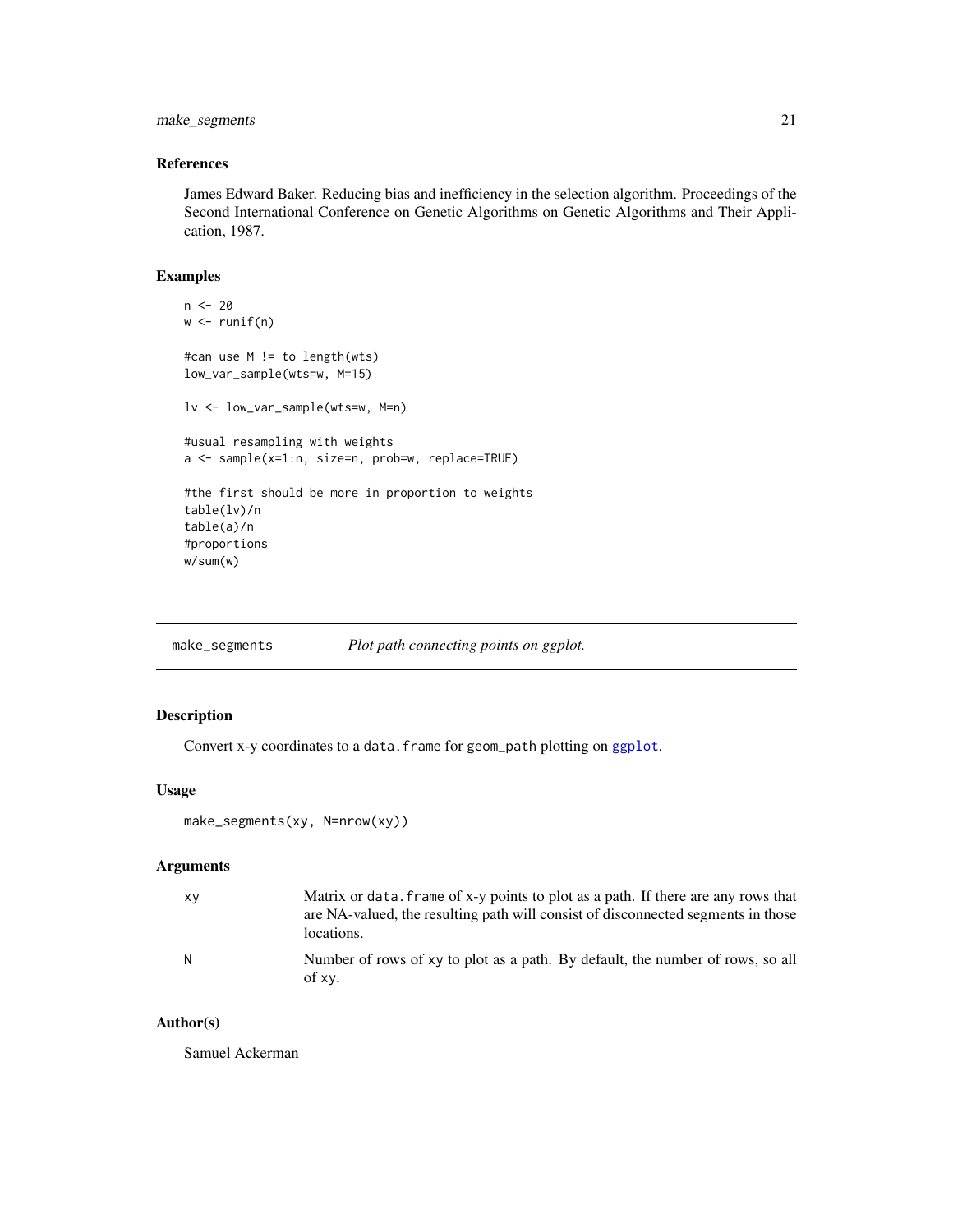## Examples

```
#generate toy dataset
library(ggplot2)
d <- as.data.frame(cbind(X=runif(50), Y=runif(50)))
#create segments with some missing lines so will be some gaps)
dseg <- d
dseg[ sample(20),] <- NA
g <- ggplot(d, aes_string(x="X", y="Y")) + theme_bw()
g <- g + stat_density2d(aes_string(fill="..density.."), geom="tile", contour=FALSE)
g <- g + scale_fill_gradient(low="white", high="black") + theme(legend.position="bottom")
g <- g + geom_path(data=make_segments(xy=dseg), aes_string(x="X", y="Y"), colour="red", lwd=1.5)
g
```
normalize\_angle *Wrap angle measurements to the interval (-pi, pi).*

## Description

Wrap angle measurements to the interval (-pi, pi).

## Usage

```
normalize_angle(theta)
```
#### **Arguments**

theta Numeric vector.

#### Author(s)

Samuel Ackerman

## Examples

```
x <- rnorm(n=1000, mean=1, sd=2)
xn <- normalize_angle(x)
plot(density(x), xlab="x", main="Unwrapped and wrapped normal density", las=1)
abline(v=1)
#this density is only estimated from -pi to pi
dens_wrapped <- density(xn, from=-pi, to=pi)
lines(dens_wrapped, col="red")
```
<span id="page-21-0"></span>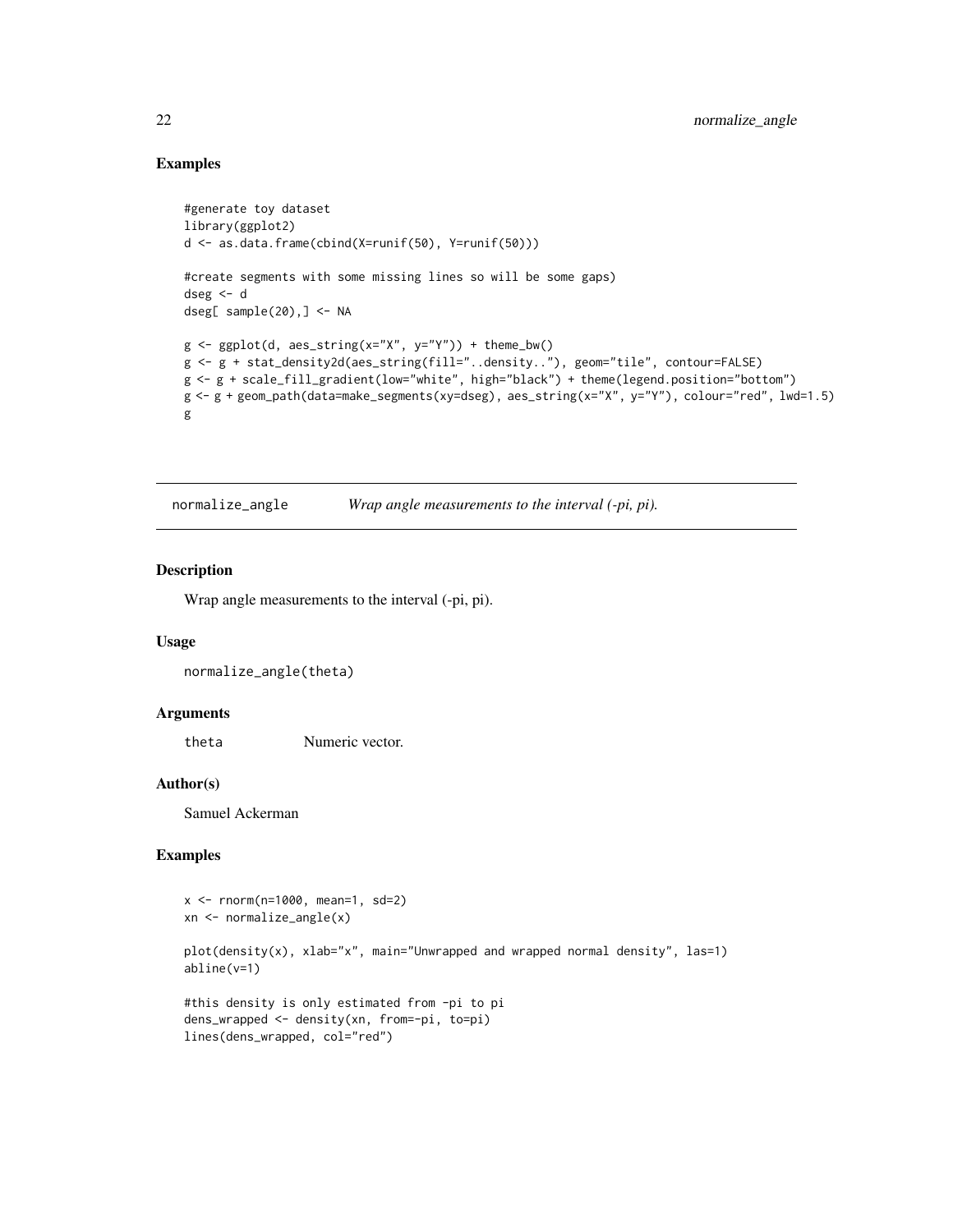```
segments(x0 = c(-pi, pi), x1 = c(-pi, pi), y0 = c(0, 0),
y1=dens_wrapped$y[c(1, length(dens_wrapped$y))],
col="red")
legend("topleft", col=c(1,2), legend=c("unwrapped","wrapped"), lty=1)
```
rug\_multicolor *Multicolor rug of tick marks.*

## Description

Adapt rug function to allow tick marks to be of different colors.

## Usage

```
rug_multicolor(x, plot_side=3, ticksize=-0.04, col_vec=rep(1, length(x)))
```
## Arguments

| <b>X</b>   | Numeric vector of axis tick mark locations.                                                                                       |
|------------|-----------------------------------------------------------------------------------------------------------------------------------|
| plot_side  | Which side to plot on. 1=bottom, 2=left, 3=top, and 4=right.                                                                      |
| ticksize   | Size of tick marks. Negative values mean ticks are on outside of plot. This feeds<br>into the tck parameter of the axis function. |
| $col\_vec$ | Vector of color definitions, corresponding to each value of x.                                                                    |

## Author(s)

Samuel Ackerman

## Examples

```
d <- data.frame(X=runif(20), Y=runif(20))
plot(d, xlim=c(0,1), ylim=c(0,1))# draw rug of ticks on each axis where the coordinates are
rug_multicolor(x=d$X, col_vec=colorspace::rainbow_hcl(n=20), ticksize=-0.05)
rug_multicolor(x=d$Y, plot_side=4, col_vec=colorspace::rainbow_hcl(n=20), ticksize=-0.05)
```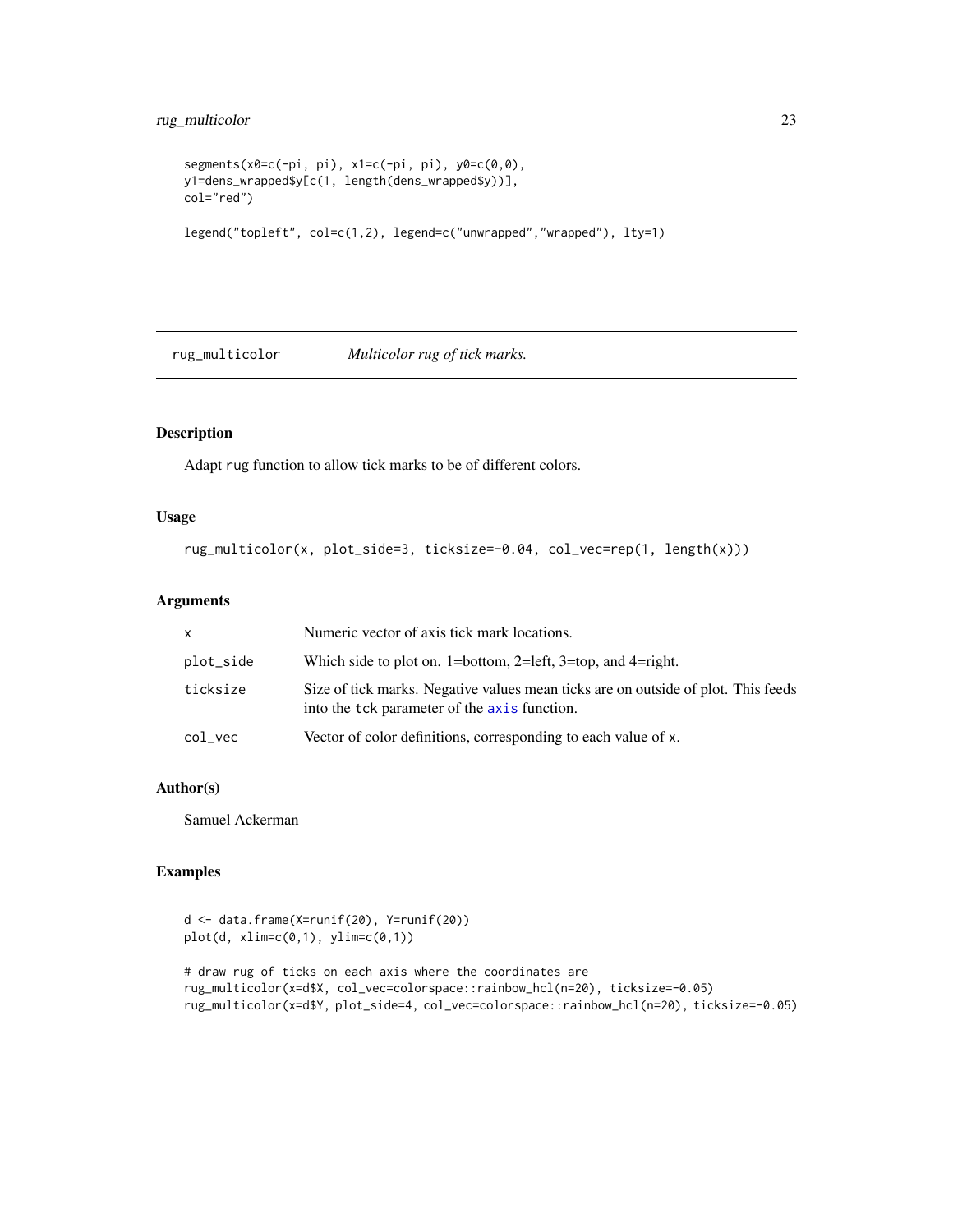<span id="page-23-0"></span>shark\_data\_longlat *Raw shark data spline-interpolated to 90-second intervals*

#### Description

Raw shark data spline-interpolated to 90-second intervals (matrix)

## Usage

```
data(shark_data_longlat)
```
## Format

The format is: int [1:226400, 1:7] 1217951746 1217951836 1217951926 1217952016 1217952106 1217952196 1217952286 1217952376 1217952466 1217952556 ... - attr(\*, "dimnames")=List of 2 ..\$ : NULL ..\$ : chr [1:7] "date\_as\_sec" "lat" "lon" "t\_intervals" ...

#### Source

Espinoza, Mario, Farrugia, Thomas J., and Christopher G. Lowe. Habitat use, movements and site fidelity of the gray smooth-hound shark in a newly restored Southern California estuary. Journal of Experimental Marine Biology and Ecology, 2011.

shark\_data\_raw *Original shark data*

## Description

Original shark data observations, unequally spaced in time

#### Usage

```
data(shark_data_raw)
```
## Format

A data frame with 68528 observations on the following 12 variables.

- tag a factor with levels GSH01 GSH02 GSH03 GSH04 GSH05 GSH06 GSH07 GSH08 GSH09 GSH10 GSH11 GSH12 GSH13 GSH14 GSH15 GSH16 GSH17 GSH18 GSH19 GSH20 GSH21 GSH22
- X a numeric vector

Y a numeric vector

logvelocity a numeric vector

bearing.to.east.tonext.rad a numeric vector

turn.angle.rad a numeric vector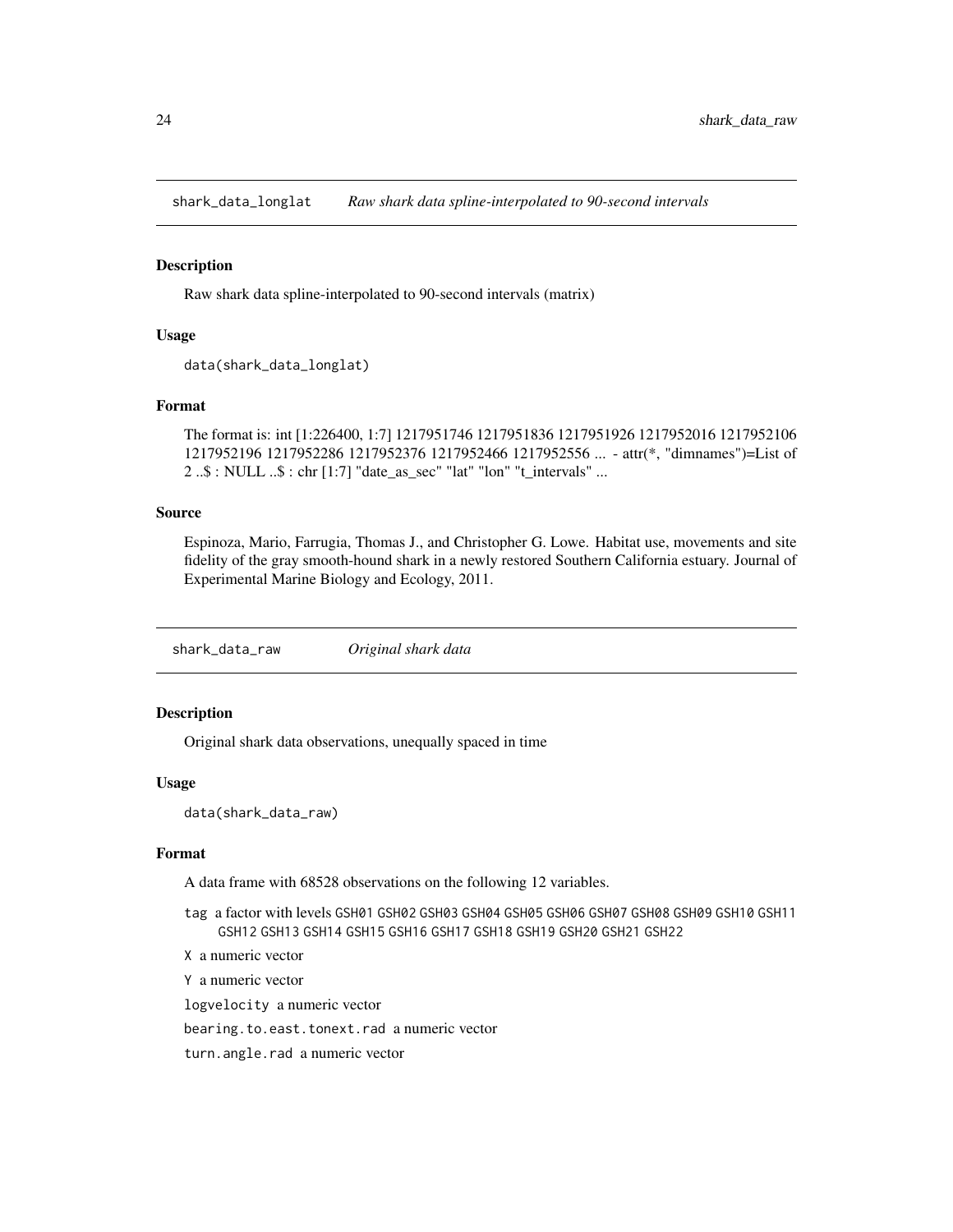<span id="page-24-0"></span>state.guess2 a numeric vector prev.guess2 a numeric vector time\_to\_next a numeric vector dx\_to\_next a numeric vector dy\_to\_next a numeric vector date\_as\_sec a numeric vector

## Source

Espinoza, Mario, Farrugia, Thomas J., and Christopher G. Lowe. Habitat use, movements and site fidelity of the gray smooth-hound shark in a newly restored Southern California estuary. Journal of Experimental Marine Biology and Ecology, 2011.

### Examples

##stored as separate integer and numeric variables for storage purposes

```
data(shark_data_raw, package="animalEKF")
shark_data <- do.call(cbind, shark_data_raw)
head(shark_data)
```
<span id="page-24-1"></span>shark\_vis\_longlat *Shiny app for visualizing observed shark movement.*

#### **Description**

Shiny app for visualizing observed shark movement.

## Usage

shark\_vis\_longlat()

#### Details

This shiny app visually illustrates movement of sharks in the dataset referenced in the paper below. The observations to be visualized are selected in "Range of observed steps". They are then linearly interpolated with step size "seconds to interpolate". In our paper, we model the impact of other sharks' behaviors in a spatial-temporal neighborhood. If desired, a spatial neighborhood of desired size "spatial radius" will appear around each shark in the presence of other sharks. It will flash red if another shark enters in that radius (i.e., they are neighbors).

## Source

Espinoza, Mario, Farrugia, Thomas J., and Christopher G. Lowe. Habitat use, movements and site fidelity of the gray smooth-hound shark in a newly restored Southern California estuary. Journal of Experimental Marine Biology and Ecology, 2011.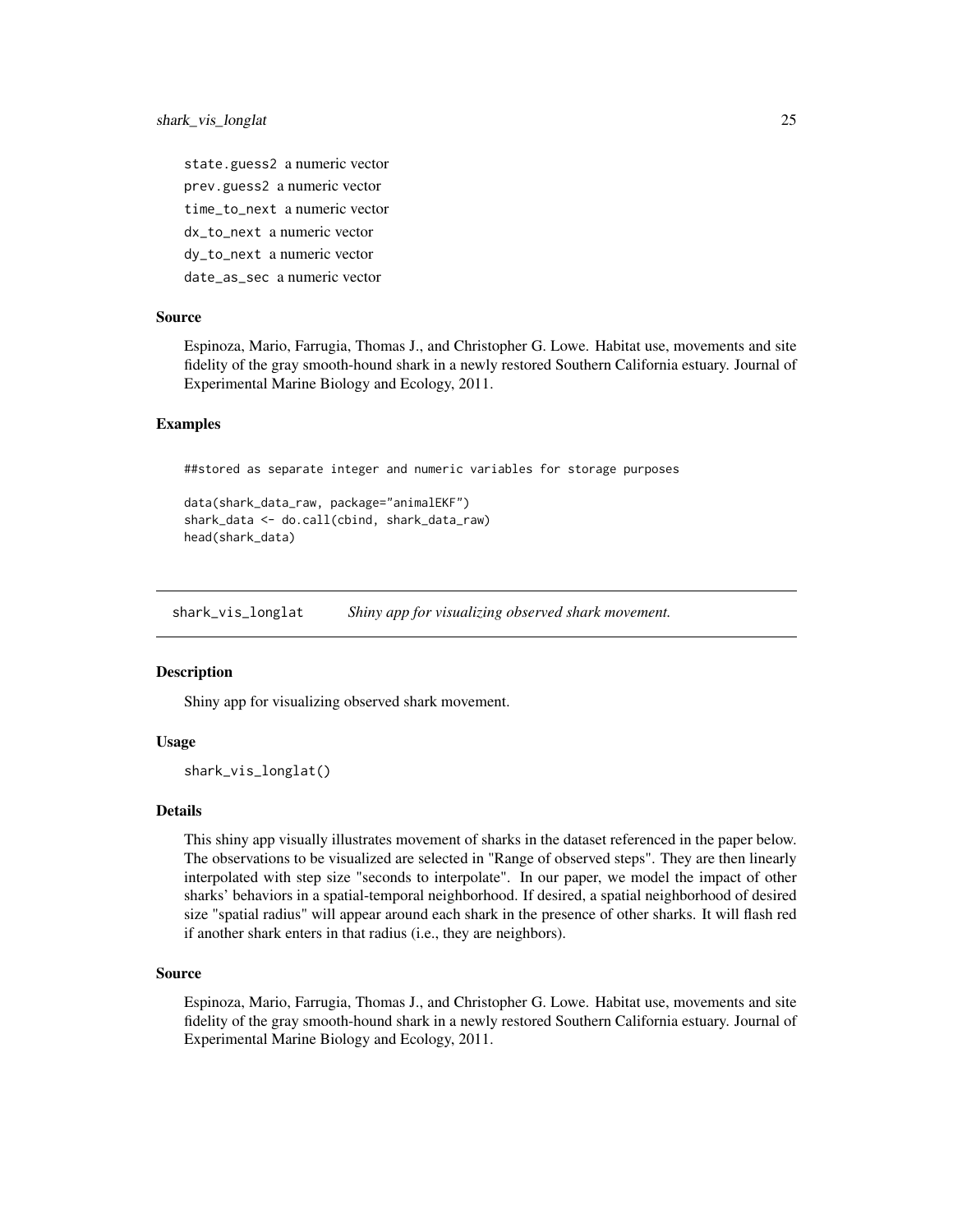<span id="page-25-1"></span><span id="page-25-0"></span>sim\_trajectory\_joint *Simulation and interpolation of trajectories.*

#### Description

sim\_trajectory\_joint simulates regular-step trajectories under correlated random walk (CRW). interp\_trajectory\_joint interpolates regular steps to irregular ones drawn from a log-normal distribution.

## Usage

```
sim_trajectory_joint(area_map, centroids=matrix(c(0,0), ncol=2),
                     transition_matrices=list(matrix(c(10,3,2,9),
                     ncol=2, byrow=TRUE)),
                     mu0_pars=list(alpha=c(-4, -1.6), beta=c(0, 0)),var0_pars=list(alpha=c(1.6,0.16), beta=c(2,0.5)),
                     N=100, nstates=2, reg_dt=120, gen_irreg=TRUE,
                     one_d=FALSE, dt_lnorm_mu=log(120), dt_lnorm_sd=1,
                     dt_vals=NULL, starting_polygon=area_map,
                     nsharks=1, interact=FALSE,
                     interact_pars=list(interacting_sharks=c(1:nsharks),
                     time_radius=60*30, spat_radius=200, min_num_neibs=10,
                     eta_mu=c(2,1), rho_sd=c(0.75, 0.75)),
                     time_dep_trans=FALSE, trans_alpha=c(1, 1.5))
```

```
interp_trajectory_joint(d, nstates, one_d, dt_lnorm_mu=5, dt_lnorm_sd=1,
                       dt_vals=NULL, centroids=matrix(c(0,0), ncol=2))
```
#### **Arguments**

| area_map            | Shapefile within which the observations are located (optional).                                                                                                                                                                                      |  |
|---------------------|------------------------------------------------------------------------------------------------------------------------------------------------------------------------------------------------------------------------------------------------------|--|
| centroids           | Matrix with two columns specifying the centroids of regions. The number of<br>rows specifies the number of regions.                                                                                                                                  |  |
| transition_matrices |                                                                                                                                                                                                                                                      |  |
|                     | A list of 2x2 matrices specifying the Dirichlet parameters for behavior transition<br>probabilities. The list is replicated so it's the length of the number of regions. If<br>nstates = 1 then these are not used since there is only one behavior. |  |
| $mu0$ _pars         | List of mean values of alpha (=log-speed if 2-D, and velocity if 1-D) and beta<br>(turn angle, ignored for 1-D) for one or two behavioral states.                                                                                                    |  |
| var0_pars           | List of variances of alpha and beta distributions (see mu0 pars).                                                                                                                                                                                    |  |
| N                   | Number of regular steps to simulate.                                                                                                                                                                                                                 |  |
| nstates             | Number of behavioral states. For now restricted to a maximum of 2.                                                                                                                                                                                   |  |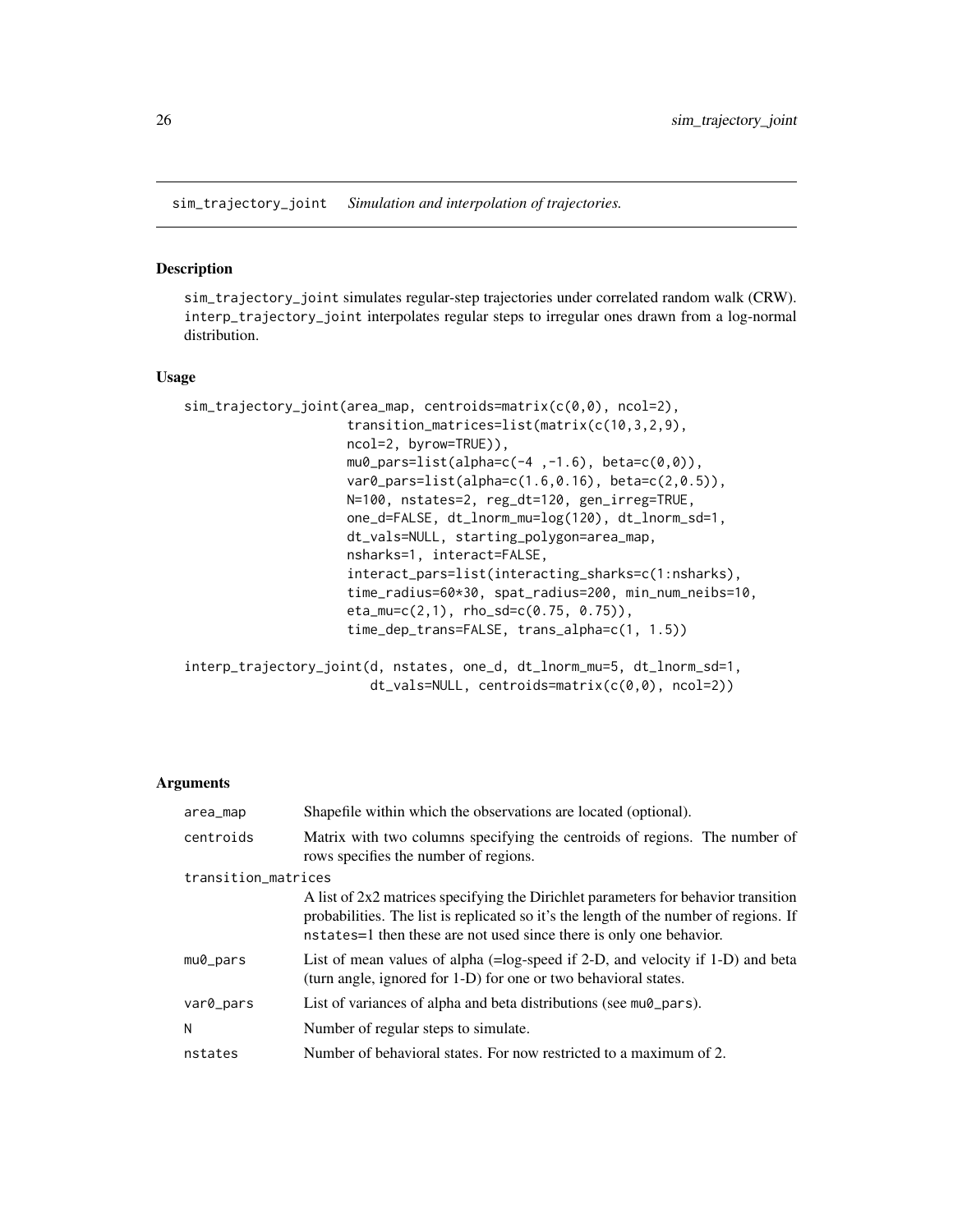| reg_dt           | Length in seconds of each regular interval.                                                                                                                                                                                                                                                                                                                                                                                                                                                                                                                      |
|------------------|------------------------------------------------------------------------------------------------------------------------------------------------------------------------------------------------------------------------------------------------------------------------------------------------------------------------------------------------------------------------------------------------------------------------------------------------------------------------------------------------------------------------------------------------------------------|
| gen_irreg        | Logical. If TRUE, then use interp_trajectory_joint to make irregular steps.                                                                                                                                                                                                                                                                                                                                                                                                                                                                                      |
| one_d            | Logical. If TRUE, then simulation occurs on 1-D line, if FALSE (the default) it<br>is 2-D.                                                                                                                                                                                                                                                                                                                                                                                                                                                                       |
| dt_lnorm_mu      | Mean parameter mu of the log-normal distribution to draw time step lengths.                                                                                                                                                                                                                                                                                                                                                                                                                                                                                      |
| dt_lnorm_sd      | Standard deviation parameter sigma of the log-normal distribution to draw time<br>step lengths.                                                                                                                                                                                                                                                                                                                                                                                                                                                                  |
| starting_polygon |                                                                                                                                                                                                                                                                                                                                                                                                                                                                                                                                                                  |
|                  | Polygon to draw starting coordinates in. This helps if you want the trajectories<br>to start around the same area.                                                                                                                                                                                                                                                                                                                                                                                                                                               |
| nsharks          | Number of sharks to simulate trajectories for. If nsharks>1, then joint effects<br>may take place.                                                                                                                                                                                                                                                                                                                                                                                                                                                               |
| interact         | Logical. If TRUE, simulate interaction parameters of neighborhood (either 1-D<br>or 2-D). If nstates=1, automatically set to FALSE.                                                                                                                                                                                                                                                                                                                                                                                                                              |
| interact_pars    | List of interaction priors: 1) interacting_sharks means which of the sharks<br>1nsharks are to use interaction parameters; 2) time_radius is the time in<br>seconds, and 3) spat_radius is the spatial radius is meters to consider for spa-<br>tial neighbors; 4) min_num_neibs is the minimum number of time and spatial<br>radius observations that need to exist to constitute a neighborhood; 5) eta_mu is<br>the vector of mean value for the interaction parameter eta; rho_sd is the vector<br>of standard deviations of the interaction multiplier rho. |
|                  | time_dep_trans Logical. If TRUE, state transition matrices are time-dependent meaning that<br>probability depends on the number of steps a shark has remained in the current<br>state.                                                                                                                                                                                                                                                                                                                                                                           |
| trans_alpha      | If time_dep_trans=TRUE, the transition alpha parameters for the Dirichlet dis-<br>tribution for drawing behaviors.                                                                                                                                                                                                                                                                                                                                                                                                                                               |
| d                | Input for interp_trajectory_joint. An array, usually output by sim_trajectory_joint,<br>of regular-step trajectories.                                                                                                                                                                                                                                                                                                                                                                                                                                            |
| dt_vals          | An optional vector of time difference values. By default is NULL, meaning<br>time gaps will be generated by dt_lnorm_mu and dt_lnorm_sd, but supplying<br>a vector to dt_vals lets the user specify the time gaps rather than having them<br>be randomly generated.                                                                                                                                                                                                                                                                                              |

# Value

|      | Array of regular-step trajectory locations.                    |
|------|----------------------------------------------------------------|
| d ds | Object d in format data. frame.                                |
| di   | If gen_irreg==TRUE, is the non-constant step length locations. |

# Author(s)

Samuel Ackerman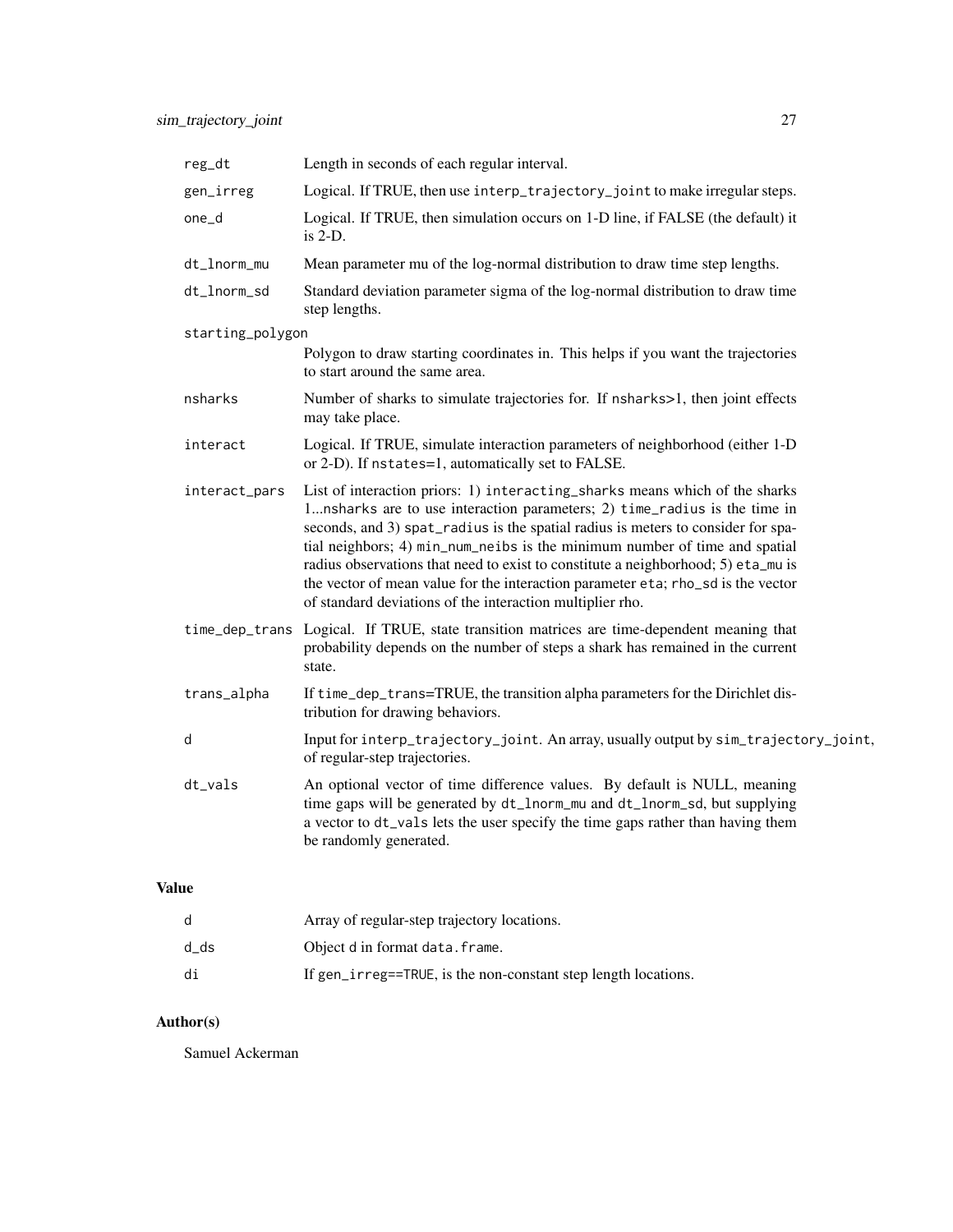## Examples

```
#prepare shapefile
bolsachica <- rgdal::readOGR(system.file("shapes/FTB_lines.shp", package="animalEKF")[1])
bcrds <- sp::coordinates(bolsachica)[[ 1 ]][[ 1 ]]
colnames(bcrds) <- c("X","Y")
bolsachica <- vector(mode="list", length=1)
bolsachica[[ 1 ]] <- Polygons(list(Polygon(bcrds)), ID="1")
bolsachica <- SpatialPolygons(bolsachica)
island <- rgdal::readOGR(system.file("shapes/FTB_island.shp", package="animalEKF")[1])
bolsachica@proj4string <- island@proj4string
bolsachica <- rgeos::gDifference(bolsachica, island)
bolsachica@proj4string <- island@proj4string
#define Voronoi tessellation of regions, here randomly selected
regions <- as.data.frame(sp::spsample(x=bolsachica, n=3, type="regular"))
nsharks <-4#define Voronoi tessellation in which to start shark paths
vortess <- deldir::deldir(x=regions[,1], y=regions[,2], wlines="tess",
plotit=FALSE, suppressMsge=TRUE)
vtiles <- tess2spat(vortess)
vtiles@proj4string <- island@proj4string
#define list of transition matrices between behaviors
tmat_list \leftarrow list(matrix(c(8, 2, 2, 4), ncol=2, byrow=TRUE),
```

```
#generate 4-shark simulated trajectory with 200 regular steps of length 120 seconds.
#Sharks 3 and 4 will be interacting with the others, but 1 and 2 will not.
```
 $matrix(c(7, 1, 1, 7), ncol=2, byrow=True)$ 

matrix(c(1.5\*5, 1.5\*1, 3, 3), ncol=2, byrow=TRUE),

```
#simulate trajectory
#setting gen_irreg=TRUE generates an irregular trajectory from the regular-step one
#with the log-normal specified in dt_lnorm_mu and dt_lnorm_sd
#sim_4sharks$di would contain the irregular dataset
#otherwise, say you wanted to try different interpolations, you can use the same regular
#step from sim_trajectory_joint and then interpolate separately with interp_trajectory_joint.
```
#make simulated trajectories all start in the same area so they will be close enough to be #interacting, for the purposes of this exercise #note that the simulation may time out trying to draw points in this starting polygon that end #up in the shapefile boundary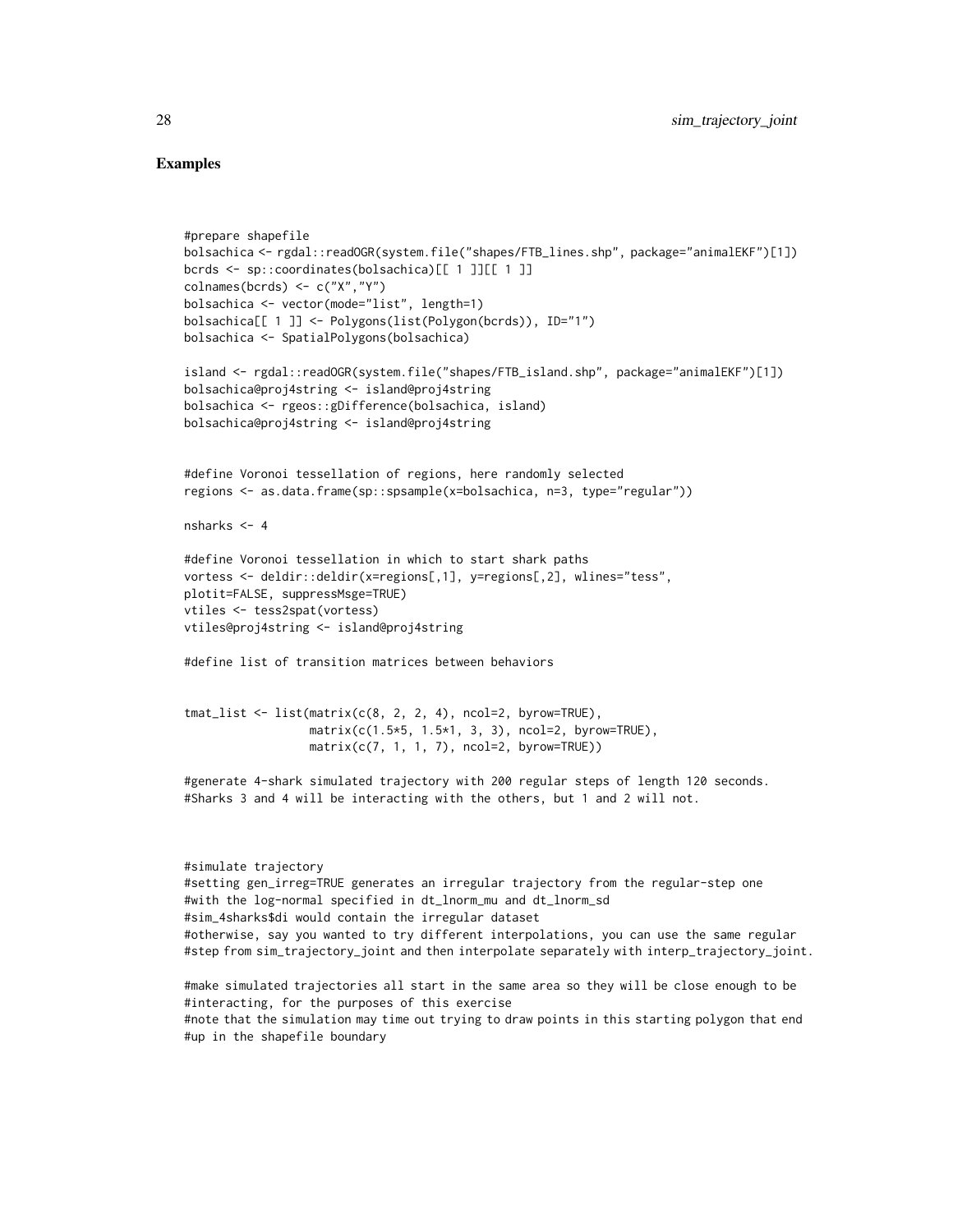```
# only estimate movement on first 25 steps
# for better results, npart should be set higher, like 150 or more
nsteps_sim <- 200
nsteps_estimate <- 25
npart <- 50
reg_dt <- 120
```

```
sim_4sharks <- sim_trajectory_joint(area_map=bolsachica, centroids=regions,
                                    transition_matrices=tmat_list, nsharks=nsharks,
                                    mu0_pars=list(alpha=c(-4, -1.6), beta=c(0, 0)),var0_pars=list(alpha=c(1,0.25), beta=c(1,.25)),
                                    N=nsteps_sim, nstates=2, reg_dt=reg_dt,
                                    gen_irreg=FALSE,one_d=FALSE,
                                    starting_polygon=vtiles[ 1 ], interact=TRUE,
                                    interact_pars=list(interacting_sharks=c(3:4),
                                    time_radius=60*30, spat_radius=150,
                                    min_num_neibs=10,
                                    eta_mu=c(2,1), rho_sd=c(0.75, 0.75)),
                                    time_dep_trans=FALSE,
                                    dt_lnorm_mu=log(120), dt_lnorm_sd=0.4)
```
#plot trajectories

```
shark_names <- dimnames(sim_4sharks$d)[[ 3 ]]
shark_colors <- 2:5
names(shark_colors) <- shark_names
```

```
sp::plot(bolsachica, main="Full trajectories")
deldir::plot.deldir(vortess, wlines="tess", add=TRUE)
```

```
for (ss in shark_names) {
    lines(sim_4sharks$d[,c("X","Y"), ss], col=shark_colors[ss])
}
```

```
#now interpolate to uneven steps with lognormal mean log(120) (so they are on
#average the same as the regular steps and sd=0.4
#d is the regular step, di is irregular
```

```
#if want to interpolate separately. Otherwise just set gen_irreg=TRUE above
#this is so you can interpolate a dataset not generated by sim_trajectory_joint
#if gen_irreg=TRUE in sim_trajectory_joint,
#interp_ds will be returned as the 'di' object
```

```
interp_ds <- interp_trajectory_joint(d=sim_4sharks$d, nstates=2,
                                     one_d=FALSE,
                                     dt_lnorm_mu=log(reg_dt),
```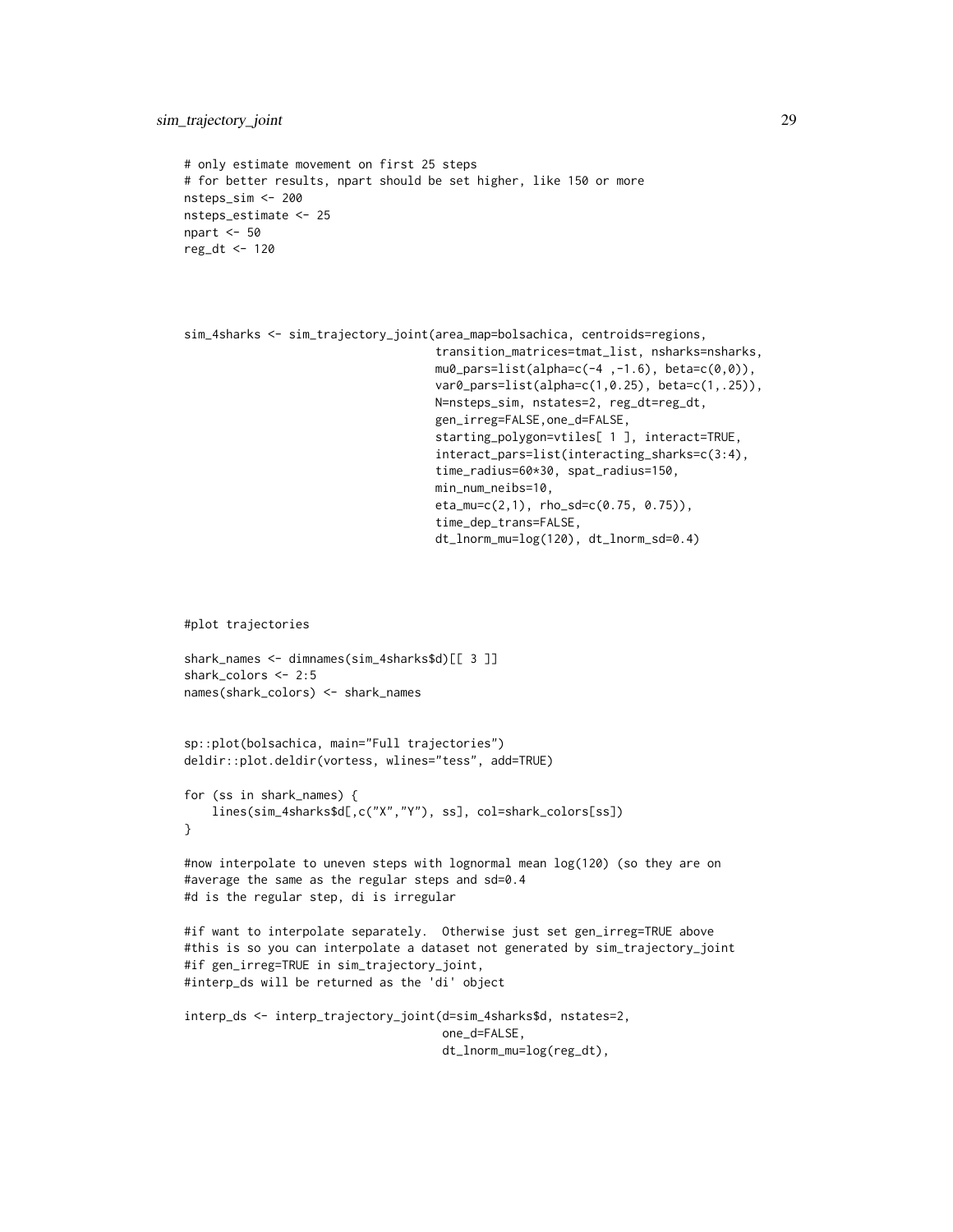dt\_lnorm\_sd=0.4, centroids=regions)

```
#now plot observed ones, may differ
sp::plot(bolsachica, main="Observed trajectories")
deldir::plot.deldir(vortess, wlines="tess", add=TRUE)
for (ss in shark_names) {
    lines(interp_ds[ interp_ds$ test = ss ,c("X","Y")], col=shark_colors[ss])}
#try to recover EKF with steps at the original 120 seconds
#use the original simulated transition and foraging probabilities for comparison
#intial values for some parameters
tau_pars_init <- c(8, 14, 10,1) #2
sigma_pars_init \leq c(5, 8, 8, 3)
#measurement error
bmat <- matrix(c(1, -0.3, -0.3, 1), ncol=2)
Errvar_init1 <-5*20*bmat
Errvar_init2 <- 15*20*bmat
#particle error
Particle_err_init <- 0.5*20*bmat
#again, if you use gen_irreg=TRUE in sim_trajectory_joint,
#the input 'd' argument should be sim_4sharks$di or interp_ds
#NOTE: user should set output_plot=TRUE to see PDF,
#for purposes of package testing we set it to FALSE
ekf_interp_mod <- EKF_interp_joint(d=interp_ds, npart=npart,
                                   area_map=bolsachica,
                                   state_favor=c(1,2),
                                   centroids=regions,
                                   sigma_pars=sigma_pars_init,
                                   tau_pars=tau_pars_init,
                                   Errvar0=list(Errvar_init1, Errvar_init2),
                                   Particle_errvar0=Particle_err_init,
                                   mu0_pars=list(alpha=c(-4 ,-1.3), beta=c(0,0)),
                                   truncate=TRUE,
                                   neff_sample=0.75, dirichlet_init=c(8,2,2,4),
                                   smoothing=TRUE, fix_smoothed_behaviors=FALSE,
                                   time_dep_trans=FALSE, resamp_full_hist=FALSE,
                                   nstates=2, reg_dt=reg_dt, interact=TRUE,
```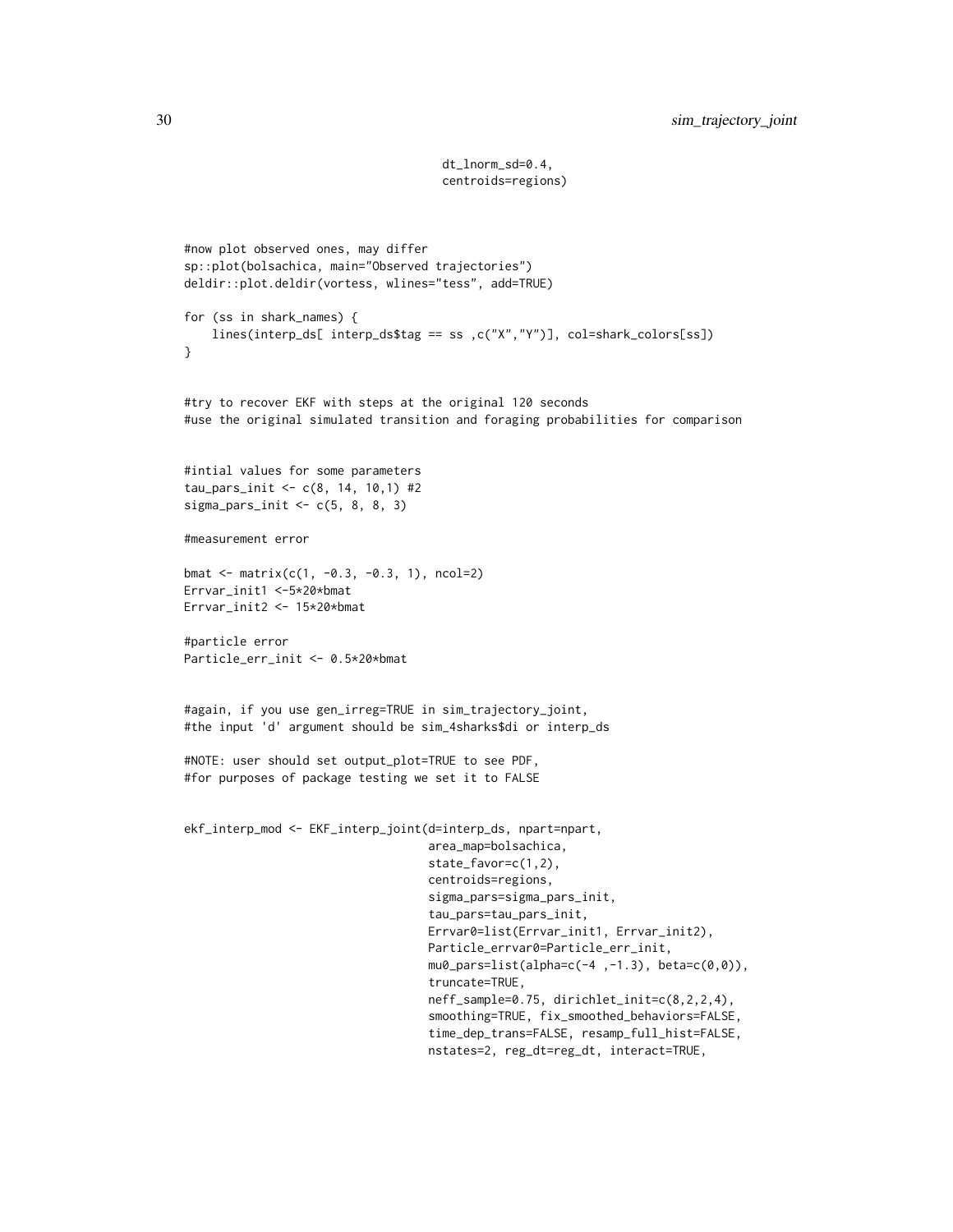maxStep=nsteps\_estimate, update\_eachstep=TRUE, compare\_with\_known=TRUE, known\_trans\_prob=sim\_4sharks\$true\_transition\_prob, known\_foraging\_prob=sim\_4sharks\$true\_foraging\_prob, known\_regular\_step\_ds=sim\_4sharks\$d\_ds, output\_plot=FALSE)

<span id="page-30-0"></span>#simulate one-dimensional movement for 1 robot (shark) #here we use gen\_irreg=TRUE instead of generating a separate interpolation object

```
one_d <- sim_trajectory_joint(centroids=NULL, N=nsteps_sim,
                              mu0_pars=list(alpha=c(4, 9)),
                              var0_pars=list(alpha=c(1, 1)),
                              transition_matrices=tmat_list[[ 1 ]], nstates=2,
                              reg_dt=reg_dt, gen_irreg=TRUE, one_d=TRUE,
                              dt_lnorm_mu=log(120), dt_lnorm_sd=0.55)
```
#measurement error  $b$ mat  $\leftarrow$  matrix(1) Errvar\_init1 <-1\*bmat Errvar\_init2 <-3\*bmat

#particle error Particle\_err\_init <- 0.1\*bmat

```
ekf_1d <- EKF_1d_interp_joint(d=one_d$di, npart=npart, maxStep=nsteps_estimate,
                              state_favor=c(1,1), nstates=2, lowvarsample=TRUE,
                              neff_sample=1, time_dep_trans=FALSE, reg_dt=reg_dt,
                              max_int_wo_obs=15, resamp_full_hist=FALSE,
                              alpha0_pars=list(mu0=c(4, 9), V0=c(0.25, 0.25)),
                              sigma_pars=sigma_pars_init,
                              Errvar0=list(Errvar_init1, Errvar_init2),
                              Particle_errvar0=Particle_err_init,
                              compare_with_known=TRUE,
                              known_trans_prob=one_d$true_transition_prob,
                              known_foraging_prob=one_d$true_foraging_prob,
                              known_regular_step_ds=one_d$d_ds, update_eachstep=TRUE,
                              smoothing=TRUE, output_plot=FALSE)
```
spline\_interp *Bezier spline interpolation of observations.*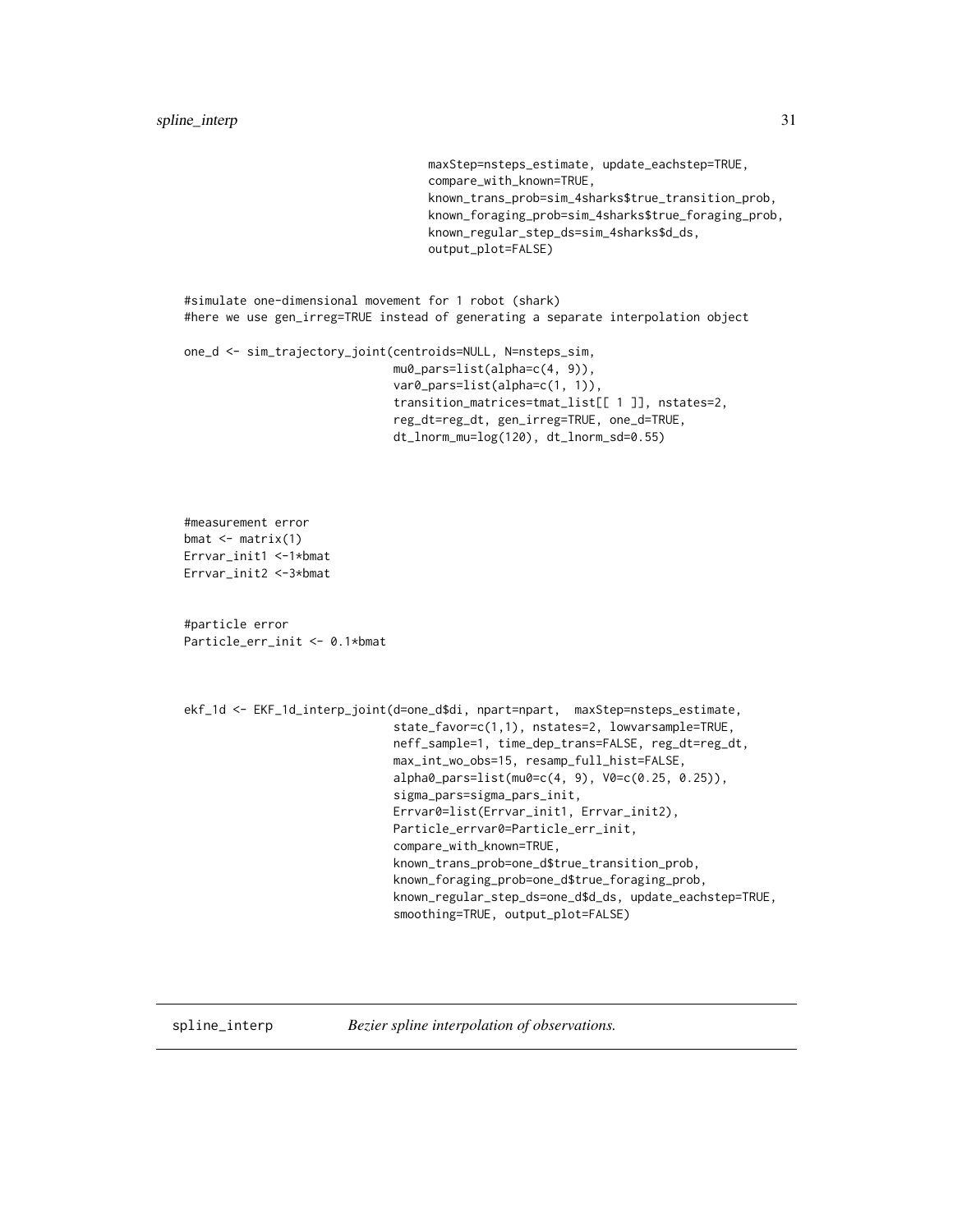## Description

Calculate a Bezier spline interpolation of irregular observations to regular-length time intervals.

## Usage

```
spline_interp(di, area_map=NULL, t_reg=NULL, reg_dt=120,
              max_dt_wo_obs=60*30, maxStep=NULL,
              centroids=matrix(c(0,0), ncol=2),
              nstates=2, spline_deg=3, split_logv=-3)
```
## Arguments

| di            | Object of class data. frame containing irregular-spaced observations. Dataset<br>must contain the following fields: 1) "X" and "Y": X and Y location coordi-<br>nates, 2) "date_as_sec": time/date of observation as seconds since an epoch.<br>"time_to_next" should also be included, but will be calculated if not. Also<br>"tag" (animal identifier) should be included as well. If not, all observations are<br>assumed to be of the same animal. This can be generated from sim_trajectory_joint<br>with gen_irreg=TRUE. |
|---------------|--------------------------------------------------------------------------------------------------------------------------------------------------------------------------------------------------------------------------------------------------------------------------------------------------------------------------------------------------------------------------------------------------------------------------------------------------------------------------------------------------------------------------------|
| area_map      | Shapefile that all interpolated points should be inside of.                                                                                                                                                                                                                                                                                                                                                                                                                                                                    |
| $t_reg$       | Desired time steps (must have a constant difference) to interpolate to. If is given,<br>the default value of reg_dt is overridden. Will be truncated to the set of values<br>within the range of observed values of di\$date_as_sec.                                                                                                                                                                                                                                                                                           |
| reg_dt        | Length in seconds of each regular interval.                                                                                                                                                                                                                                                                                                                                                                                                                                                                                    |
| max_dt_wo_obs | When interpolating, the maximum time length without observations for a given<br>shark that we will interpolate. If this is exceeded, algorithm will wait until next<br>observation and start from there.                                                                                                                                                                                                                                                                                                                       |
| maxStep       | Maximum number of regular steps to interpolate.                                                                                                                                                                                                                                                                                                                                                                                                                                                                                |
| centroids     | Matrix with two columns specifying the centroids of regions. If NULL, only one<br>region will be used.                                                                                                                                                                                                                                                                                                                                                                                                                         |
| nstates       | Number of behavioral states. For now restricted to a maximum of 2.                                                                                                                                                                                                                                                                                                                                                                                                                                                             |
| spline_deg    | Degree of spline. The default is 3, or a cubic. Every spline_deg+1 observations<br>will be used to construct one spline segment.                                                                                                                                                                                                                                                                                                                                                                                               |
| split_logv    | If nstates=2, state 1 from the interpolated values will be designated by the<br>logvelocity being < split_logv.                                                                                                                                                                                                                                                                                                                                                                                                                |

# Value

| -d          | Array of regular step locations.                   |
|-------------|----------------------------------------------------|
| di          | Original irregular-step dataset.                   |
| shark_names | Vector of the names of sharks in the dataset.      |
| d_ds        | Output regular-step dataset d in form data. frame. |

## Author(s)

Samuel Ackerman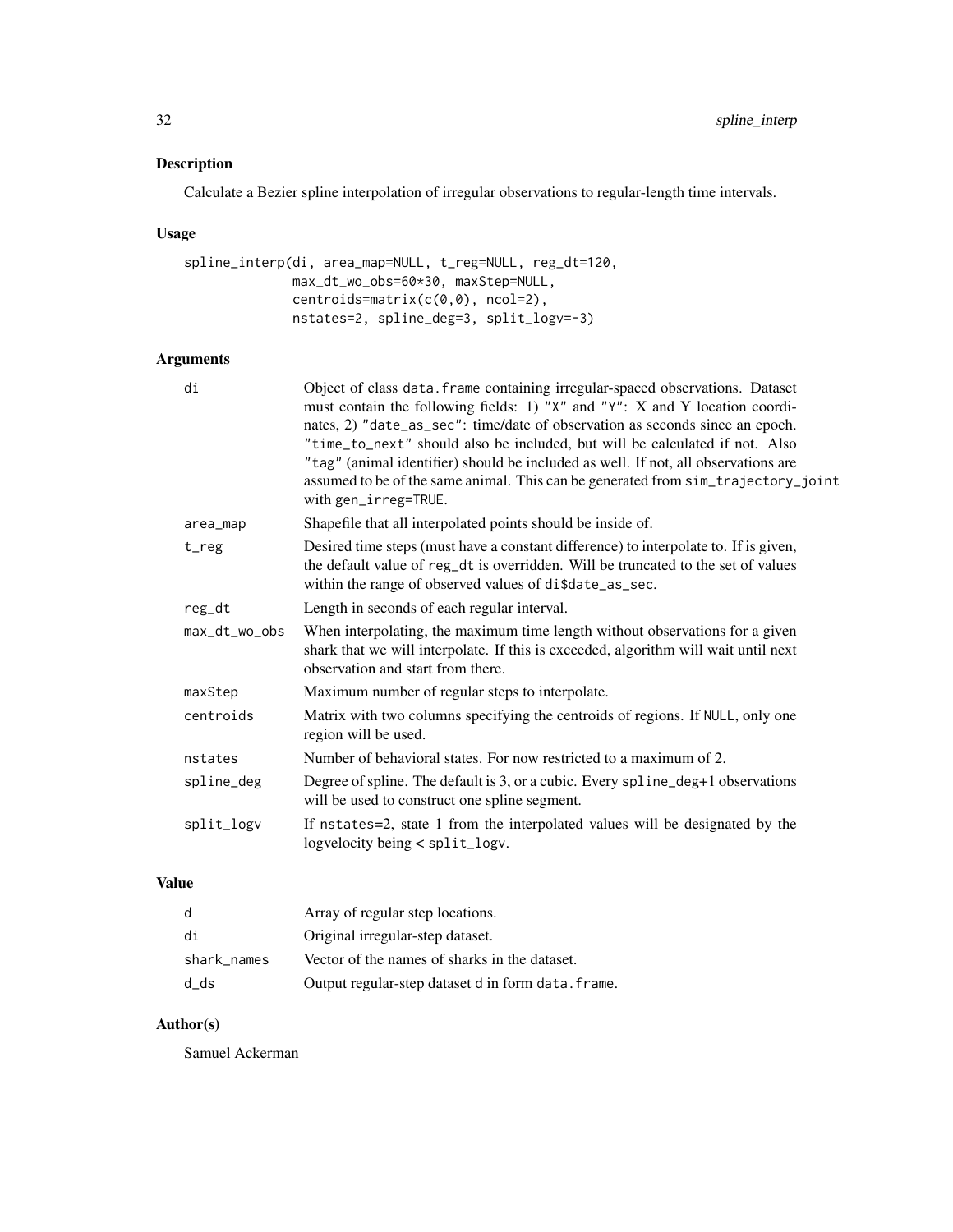#### <span id="page-32-0"></span>tess2spat 33

## References

Bezier R package. Aaron Olsen.

## Examples

```
#can also be 'di' output of sim_trajectory_joint (set gen_irreg=TRUE)
di <- data.frame(X=runif(n=9), Y=runif(n=9),
                time_to_next=c(2,4,15,8,5,18,3,5,NA))
di$date_as_sec <- c(0, cumsum(di$time_to_next[-9]))
region_centroids <- cbind(X=runif(2), Y=runif(2))
#one log observation with dt =18 > 16 will be omitted
spl <- spline_interp(di=di, area_map=NULL, reg_dt=3, max_dt_wo_obs=16, maxStep=NULL,
                    centroids=region_centroids, nstates=2, spline_deg=3, split_logv=-3)
plot(di[,c("X", "Y")], xlim=c(0,1), ylim=c(0,1), type="b", las=1,"Observations interpolated by regular interval spline")
lines(spl$d_ds[,c("X","Y")], type="l", col="red")
legend("topleft", col=1:2, legend=c("observations","spline"), lty=1)
```

| tess2spat | Convert Voronoi tessellation tiles to a shapefile. |
|-----------|----------------------------------------------------|
|           |                                                    |

## Description

Convert Voronoi tessellation tiles to a shapefile.

#### Usage

```
tess2spat(obj, idvec=NULL)
```
## Arguments

| obi   | Voronoi tessellation object created through function deldir. |
|-------|--------------------------------------------------------------|
| idvec | Optional vector of ids for output shapefile polygons.        |

## Value

Object of class SpatialPolygons.

## Author(s)

Samuel Ackerman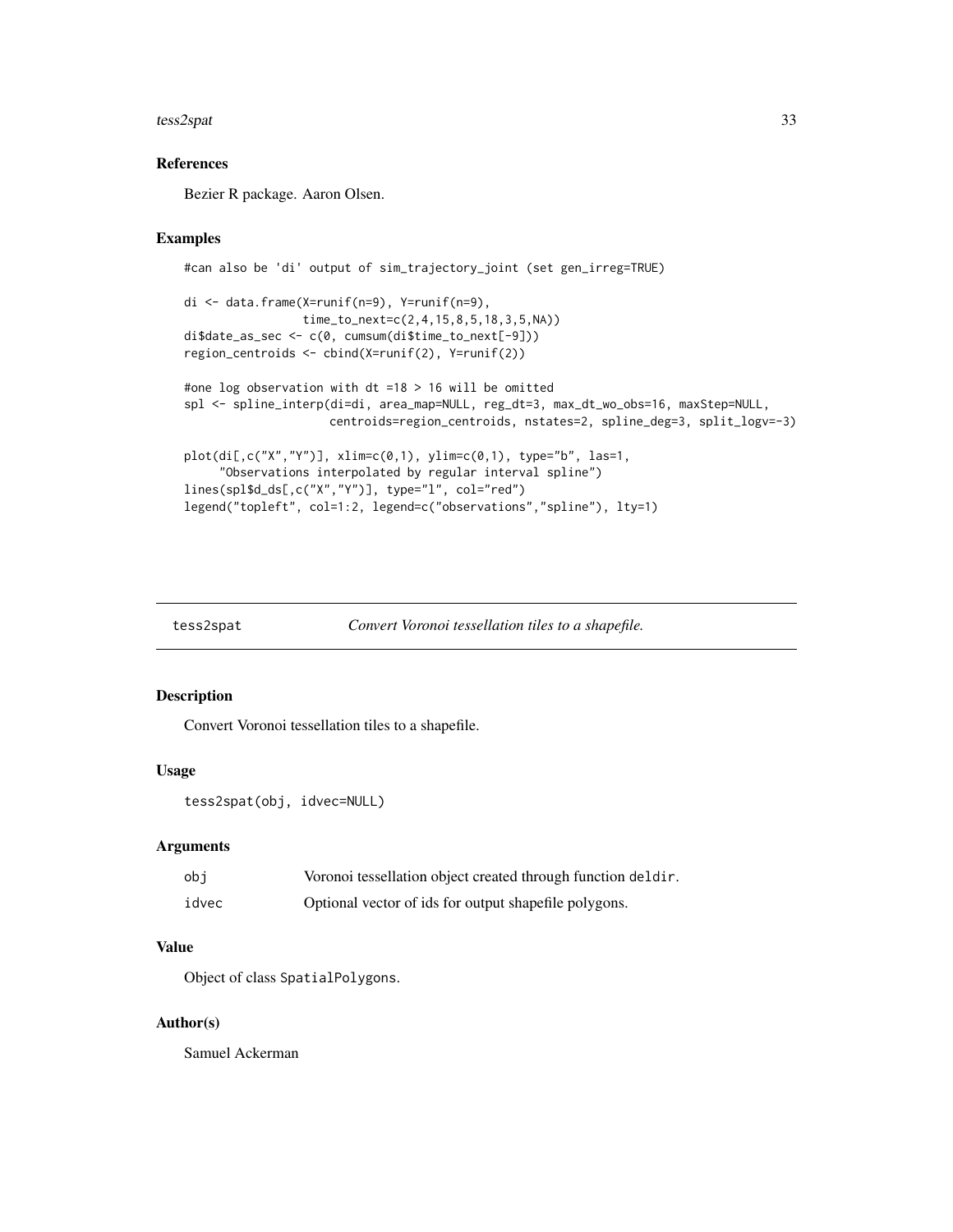# Examples

```
library(deldir)
library(sp)
vortess <- deldir(x=runif(8), y=runif(8), plotit=FALSE, suppressMsge=TRUE)
old_pars <- par(mfcol=par()$mfcol)
par(mfcol=c(1,2))deldir::plot.deldir(vortess, wlines="tess", xlim=c(0,1), ylim=c(0,1))
vortess_shape <- tess2spat(obj=vortess)
plot(vortess_shape)
par(old_pars)
```